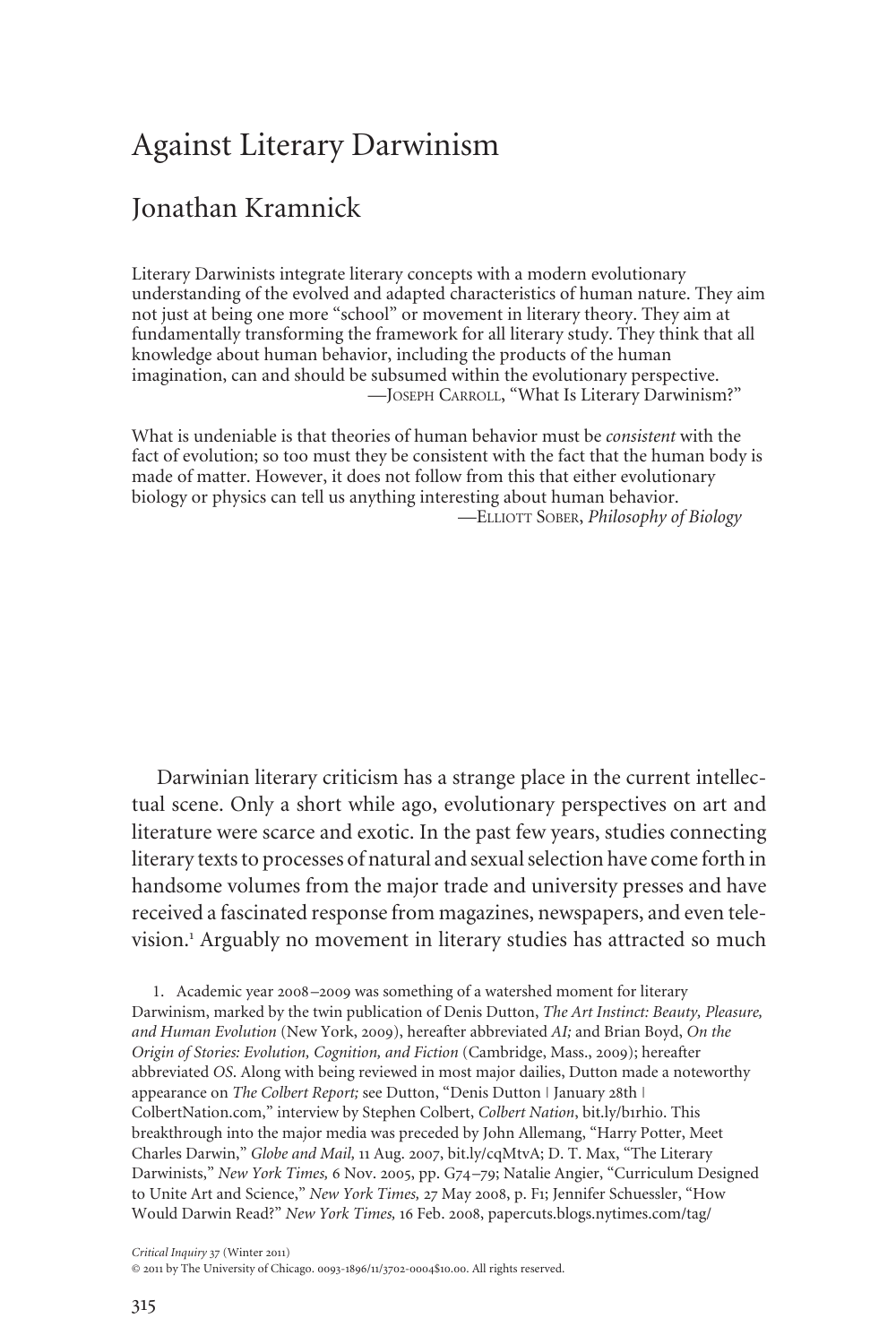attention in quite some time. Literary Darwinism would seem to be all the rage. Yet for all this attention outside the academy, the movement has not provoked much of a response within, where, if it has been noticed at all, it has often been treated with trepidation or contempt.<sup>2</sup> This is a shame. Were the claims of literary Darwinism true, we might be at the threshold of what one of its advocates calls a "new humanities," in which the natural sciences and literary humanities would speak directly to each other (see *LSH,* esp. pp. 89–176). Even if its central arguments are misguided, we might learn something about the place of literary study among the disciplines from the manner in which literary Darwinism fails to make its case. At the very least, it would seem odd not to engage work that has so captivated a public otherwise dismissive of what happens in literature departments. For these reasons, the present essay attempts to take seriously the central premises of the Darwinian program in literary studies. I will argue against literary Darwinism but only as I reconstruct the story about literature it attempts to tell.

I begin with some disciplinary context. Literary Darwinism believes that the humanities have fallen into disrepute because our assumptions fly in the face of accepted science, especially the science of mind. Whereas the humanities believe in an infinitely plastic human nature, so the literary Darwinists claim, the biological and social sciences have discovered that

2. The major figures of literary Darwinism—Boyd, Carroll, Dutton, Gottschall, Michelle Scalise Sugiyama—all make much of this marginalization. In a recent essay, Carroll refers to the group as a "robust guerilla band" ("EP," p. 104). They would seem to have a point, at least anecdotally; apparently the MLA repeatedly turned down proposals for panels on the topic and *The Literary Animal* went through several presses before finding a home at Northwestern. It is hard to know what to make of these inescapably gossipy and complaint-driven stories. Nevertheless, Dutton's *Philosophy and Literature* has become something like the house journal of the movement, in part due to the perceived sense that no other academic journal would consider their work seriously.

JONATHAN KRAMNICK is associate professor of English and acting director of the Center for Cultural Analysis at Rutgers University.

literary-darwinism/; Ian Sample, "Victorian Novels Helped Us Evolve into Better People," *The Guardian,* 14 Jan. 2009, bit.ly/a1lwef; and elsewhere. For the background argument, see the manifesto-anthology *The Literary Animal: Evolution and the Nature of Narrative,* ed. Jonathan Gottschall and David Sloan Wilson (Evanston, Ill., 2005); "Symposium: Evolution and Literature," ed. Nancy Easterlin, special issue of *Philosophy and Literature* 25 (Oct. 2001): 197– 344; Joseph Carroll, "An Evolutionary Paradigm for Literary Study," special double issue of *Style*, ed. John V. Knapp, 42 (Summer–Fall 2008): 103–424, hereafter abbreviated "EP" and *Literary Darwinism: Evolution, Human Nature, and Literature* (New York, 2004), hereafter abbreviated *LD;* and Gottschall, *Literature, Science, and a New Humanities* (New York, 2008), hereafter abbreviated *LSH*.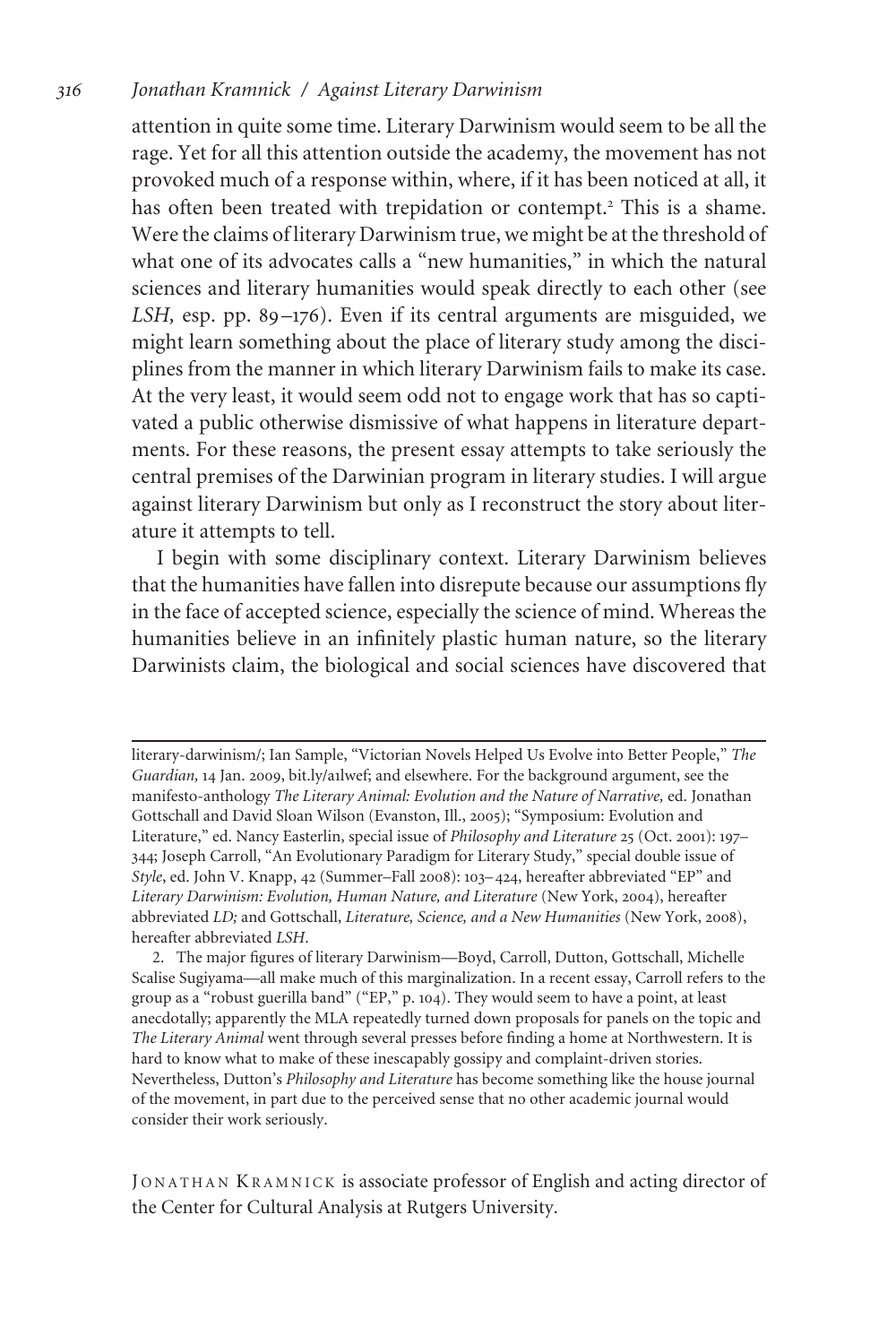the mind evolved many thousands of years ago in response to an environment we no longer live in. Their goal is to show how our evolved cognition can explain particular features of texts or facts about writing and reading. I'll argue in contrast that evolutionary psychology of the variety the literary Darwinists endorse is both more controversial as science than they let on and less promising as a basis for criticism than they might wish. In the middle sections of the essay, I argue that many of the candidate features for innate cognition would seem to be a poor fit to literature on almost any definition of the term. My point is not, however, that literary studies should be kept apart from exciting developments in cognitive science. Far from it. Literary Darwinism fails to make its case because it does not take the relation between the humanities and sciences seriously enough. I will argue against the idea that creating or enjoying literary works is an adaptation and for a less tidy account of how we did or did not come to like stories. This less tidy account is, I will suggest at the end, closer to the kind of thing science can help us say about the arts.

# **Literary Criticism and Evolutionary Psychology**

Literary Darwinism has two defining features: an adherence to evolutionary psychology as an explanatory theory of human behavior and a weariness bordering on hostility to the current state of the humanities. The two are usually joined. The literary humanities have walked down the wrong path because, alone among the disciplines, they have refused to acknowledge what scientists like Leda Cosmides and John Tooby, David Buss, Steven Pinker, and (before them) E. O. Wilson have taught us about the mind. "The field is floundering, aimless, and increasingly irrelevant," writes Jonathan Gottschall in *Literature, Science, and a New Humanities,* and that is because "more than three decades after evolutionary models of behavior and psychology burgeoned in other human-related fields, they have failed to locate a welcoming humanities niche" (*LSH,* pp. 2, 22). When critics like Gottschall say we should "move closer to the sciences" (*LSH,* p. xii), therefore, they mean we should get on board the "'adaptationist program'... grounded in Darwinian conceptions of human nature" (*LD,* p. vii). Literary Darwinism would present itself as bringing the manna of science to woolly-headed and ideologically driven English professors. What they identify as ordinary and agreed-upon science, however, is in fact one particular view of the mind. So we might take a look at what this move entails, both as an account of the science and as a program for criticism.

Although the immediate inspiration for literary Darwinism is modernday evolutionary psychology, its debts extend back to the 70s-era selfish-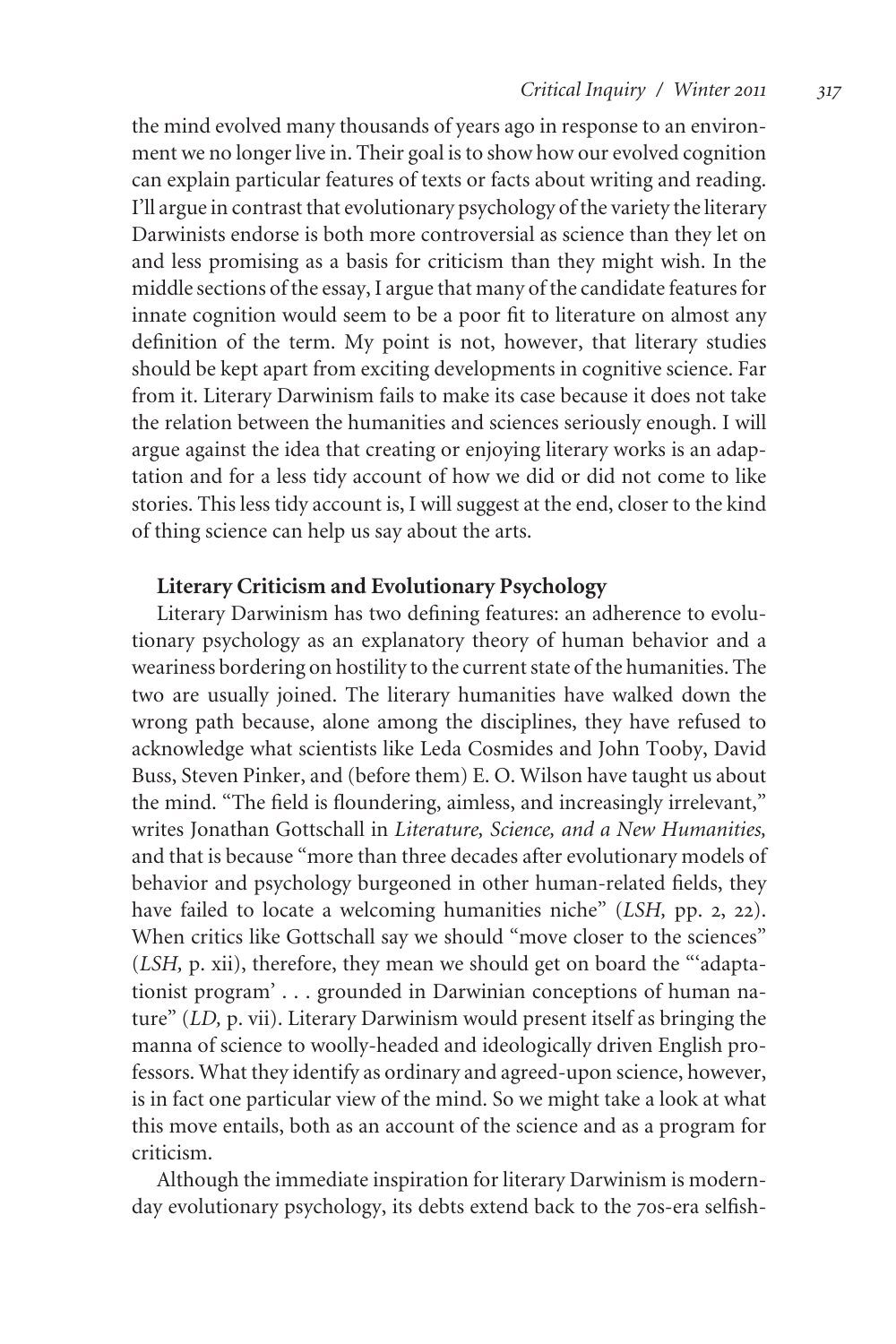gene theory of Richard Dawkins and the sociobiology of Wilson. For evolutionary theorists of this stripe, the goal was to describe human behavior in light of its biological origins and so to translate from our ordinary language of motivation to an ostensibly deeper language of survival, reproduction, and the propagation of genes. "The essence of the argument," Wilson wrote, "is that the brain exists because it promotes the survival and multiplication of the genes that direct its assembly. The human mind is a device for survival and reproduction."<sup>3</sup> On this view, behavioral traits and predispositions could be understood as adaptations in the same way as traits of the body.<sup>4</sup> Seen one way, humans act on the bases of their beliefs or desires; seen another, they are directed to proliferate their genes. In the classic problem case of altruism, for example, altruistic agents take care of their kin for reasons of kindness or love. At the same time, they assist in the survival of those who also (perhaps) have altruistic genes, with the result that the genotype spreads in the population.<sup>5</sup> The same was supposed to be the case for many other kinds of activity, from mating preferences to the deferential treatment of authorities. In simple terms, a behavioral trait was adaptive when it had a genetic basis and resulted in the leaving of more offspring. Sociobiology tried to explain how this was so.

Despite its adherence to more recent models of evolutionary psychology, literary Darwinism is unashamedly fond of this earlier moment. Its manifesto-anthology *The Literary Animal* (2005) was prefaced by Wilson, who also has enjoyed retrospective honorifics by several of the major players in the movement.<sup>6</sup> So it is worth taking a quick look at the responses Wilson and his colleagues provoked. No point was argued at greater length than their account of adaptation. According to the influential critique of Steven Jay Gould and Richard Lewontin, sociobiology was merely an extreme example of a pervasive mistake within evolutionary biology itself: the parceling of an organism into discrete traits, each of which could be identified as an adaptation selected for its fitness. The adaptationist program, they argued, "regards natural selection as so powerful and the con-

3. Edward O. Wilson, *On Human Nature* (Cambridge, Mass., 1978), p. 2.

4. For Wilson, behavioral adaptations were the result of "the process whereby certain genes gain representation in the following generations superior to that of other genes located at the same chromosome positions" (Wilson, *Sociobiology: The New Synthesis* [Cambridge, Mass., 1975], p. 3).

5. See ibid., pp. 2–7, 547–76, and Robert Trivers, "Parental Investment and Reproductive Success" (1972), *Natural Selection and Social Theory: Selected Papers of Robert Trivers* (Oxford, 2002), pp. 56–110.

6. See, for example, *OS*, pp. 338–39, *LD,* pp. 69–84, and *LSH,* pp. 19–21. Late-period Wilson called for a "consilience" of the humanities and natural sciences by seeing the vertical integration of all knowledge into a single program. See Wilson, *Consilience: The Unity of Knowledge* (New York, 1998). The literary Darwinists see themselves as fulfilling that remit.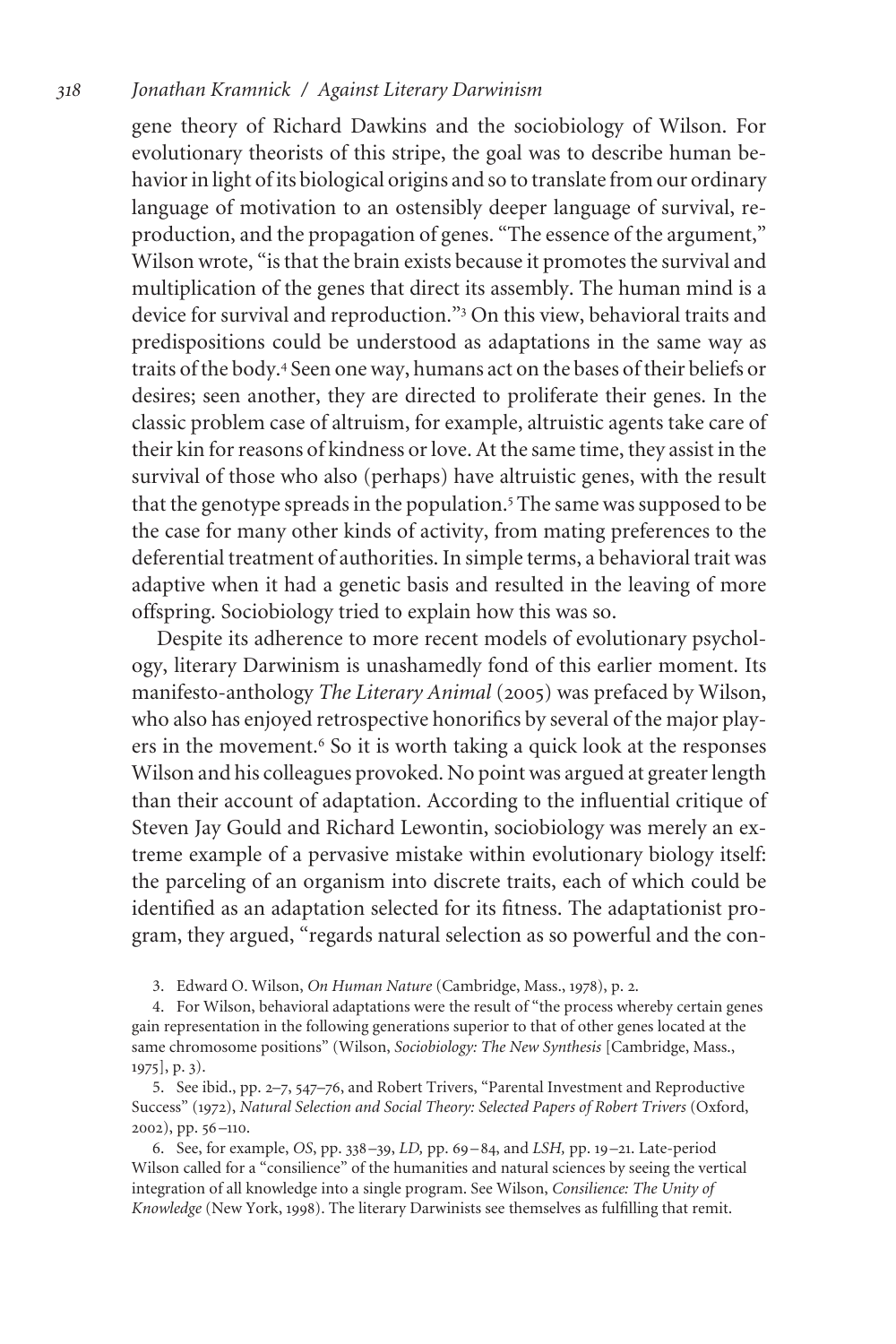straints upon it so few that direct production of adaptation through its operation becomes the primary cause of nearly all organic form, function, and behaviour."<sup>7</sup> Gould and Lewontin's response was to introduce layers of complication into the model of evolution by natural selection. Some traits were selected for fitness, they said, but some were by-products of other traits (spandrels) and some useful redesigns of inherited structures (exaptions). Selection could occur without adaptation, and adaptation without selection.<sup>8</sup> The mere presence of a trait was therefore not evidence of utility, nor was utility evidence of selection. In making this argument, Gould and Lewontin took special aim at the evolutionary treatment of human social and cultural phenomena. Precisely in the area where it had the least to go on, the adaptationist program had taken the strongest hold. With no access to the neurophysiology, genetic variance, social organization, or environment of our ancestors, sociobiology was "an exercise in plausible story telling rather than a science of testable hypotheses."<sup>9</sup>

These older debates around adaptation and sociobiology are relevant for my current purposes because they shed some light on the model of selection and adaptation literary Darwinists use. Unstintingly critical of Gould, the major players assert, in the words of Brian Boyd, that "every part of our brain's design" must have "served an adaptive function" of some sort or other (*OS*, p. 38).<sup>10</sup> The presiding assumption is therefore a kind of holdover, and yet at the same time it is wildly more ambitious, as it aims to include the creation or enjoyment of literary works among the

7. Steven Jay Gould and Richard Lewontin, "The Spandrels of Saint Marco and the Panglossian Paradigm: A Critique of the Adaptationist Programme," *Proceedings of the Royal Society of London* 205, ser. B (1979): 584–85. For the broader argument against sociobiology, see Lewontin, "Sociobiology as an Adaptationist Program," *Behavioral Science* 24 (Jan. 1979): 5–14, and Lewontin, Steven Rose, and Leon-Kamin, *Not in Our Genes: Biology, Ideology, and Human Nature* (New York, 1984).

8. Their example of the former is a mutation that produces fecundity without a corresponding growth of resources. More eggs will appear but not more surviving offspring, just more with the (useless) trait. The trait will thus have been selected while not adaptive. Their examples of the latter include many cases—sponges, moths, and snails—where phenotypic plasticity is relative to the environment within a single generation and so not selected.

9. Lewontin, "Sociobiology as an Adaptationist Program," p. 11. Lewontin would later argue that "we know essentially nothing about the evolution of our cognitive capacities, and there is a strong possibility that we will never know much about it" (Lewontin, "The Evolution of Cognition: Questions We Will Never Answer," in *An Invitation to Cognitive Science,* ed. Daniel N. Osheron, 4 vols. [Cambridge, Mass., 1995–98], 4:109). For Gould's response to evolutionary psychology, see Gould, "Evolution: The Pleasures of Pluralism," *New York Review of Books,* 26 June 1997, pp. 47–52, www.nybooks.com/articles/archives/1997/jun/26/evolutionthe-pleasures-of-pluralism

10. Much as the literary Darwinists herald Wilson they also routinely trash Gould; see, for example, *LD,* pp. 227–45.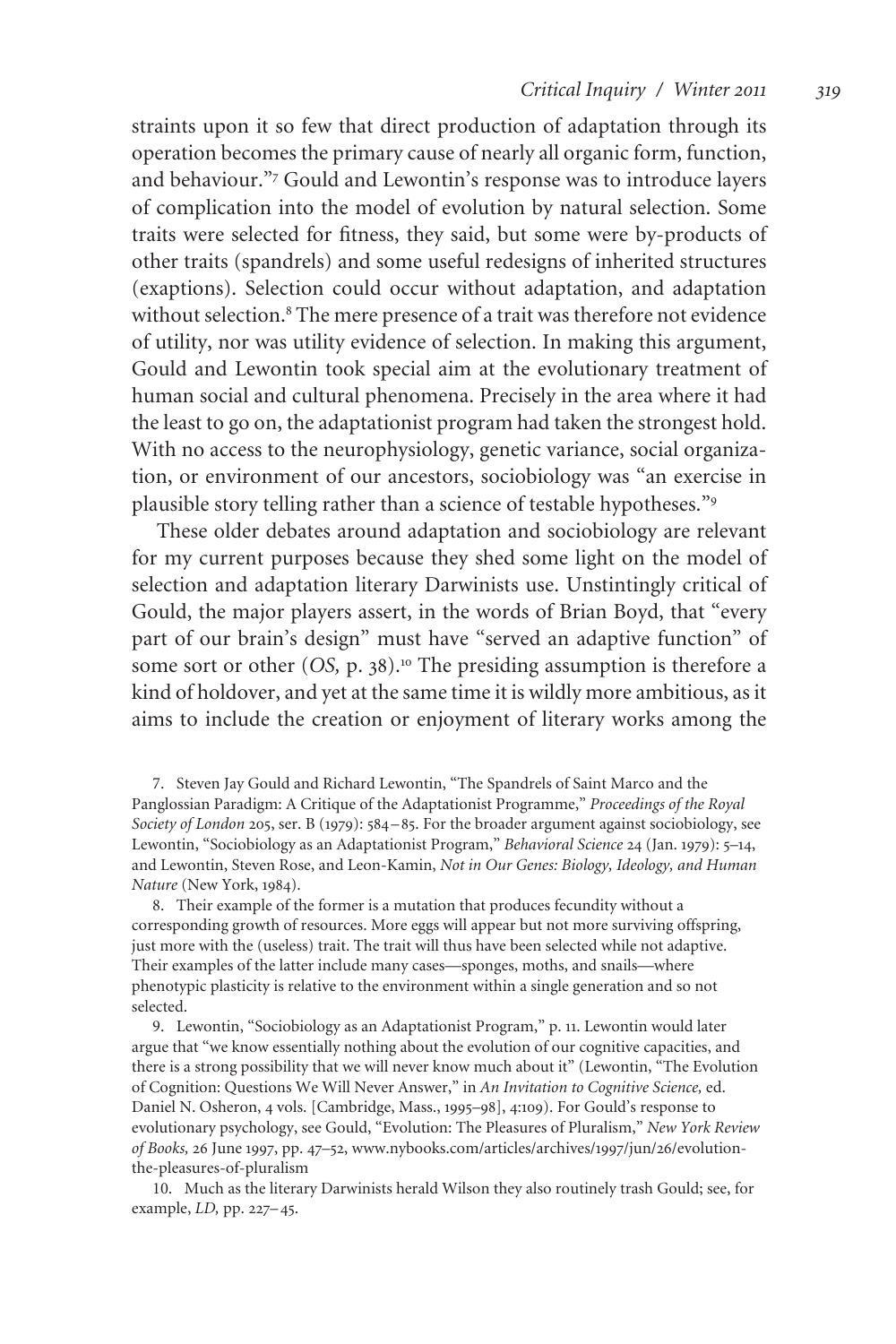many adaptations of mind. To see how this move occurred, however, we need to look at how evolutionary psychology turned the corner on sociobiology. The two schools are often conflated—a move encouraged in this case by the routine invocation of Wilson as an éminence grise— but it is important to notice the differences. Whereas sociobiology emphasized how organisms like humans have adapted to their environment, evolutionary psychology emphasized how the mind was adapted to fit an environment we no longer live in: the hunter-gatherer environment of the Pleistocene era (2.5 million to 12,000 BCE). At the same time, evolutionary psychology placed greater emphasis than sociobiology on the internal, cognitive machinery designed to execute this or that adaptive behavior. In the words of Tooby and Cosmides, "this new field focused on psychology—on characterizing the adaptations comprising the psychological architecture whereas sociobiology had not. Sociobiology had focused mostly on selectionist theories, with no consideration of the computational level and little interest in mapping psychological mechanisms."<sup>11</sup> This retrospective distinction alights on one key move. With its talk of mechanism and architecture, evolutionary psychology attempted a broad and sometimes fraught alignment with cognitive science of the kind made famous at MIT: the school of Noam Chomsky and Jerry Fodor.<sup>12</sup> Cognitive science of this variety had argued that the mind did not come equipped with a single, all-purpose learning device but rather had innate and genetically specified modules dedicated to specific tasks: from learning and speaking a language to discriminating objects in the environment. This notion that mental states and properties arise from multiple and differentiated faculties proved handy for evolutionary psychologists because it provided a model for how parts of the mind might have individually responded to selection pressures.<sup>13</sup> Chomsky and Fodor were thoroughly disinclined to join cog-

11. John Tooby and Leda Cosmides, "Conceptual Foundations of Evolutionary Psychology," in *A Handbook for Evolutionary Psychology*, ed. David Buss (Hoboken, N.J., 2005), p. 16 n. 3.

12. Modular theories of mind grew out of Chomsky's career-long work on the language faculty as a mental organ on the analogy with other physiological systems, like the circulatory or immune system; see, for example, Noam Chomsky, *Rules and Representations* (New York, 1980). Fodor's contribution was to extend this model to other aspects of cognition, like visual perception; see, for example, Jerry A. Fodor, *The Modularity of Mind: An Essay on Faculty Psychology* (Cambridge, Mass., 1983).

13. For the purposes of this paper, I'm going to keep as relatively synonymous the terms *module, faculty,* and *mental organ.* In the more technical areas of linguistics and cognitive psychology, the three are sometimes parsed with great care. Nothing in the present argument will depend on this parsing, however. The important point for us is whether *literary competence* can satisfy the basic requirements of a functionally differentiated compartment of the mind. For the relevant distinctions, see John Collins, "Faculty Disputes," *Mind and Language* 19, no. 5 (2004): 503–33. As the early 1980s revival of faculty psychology turned into the 1990s interest in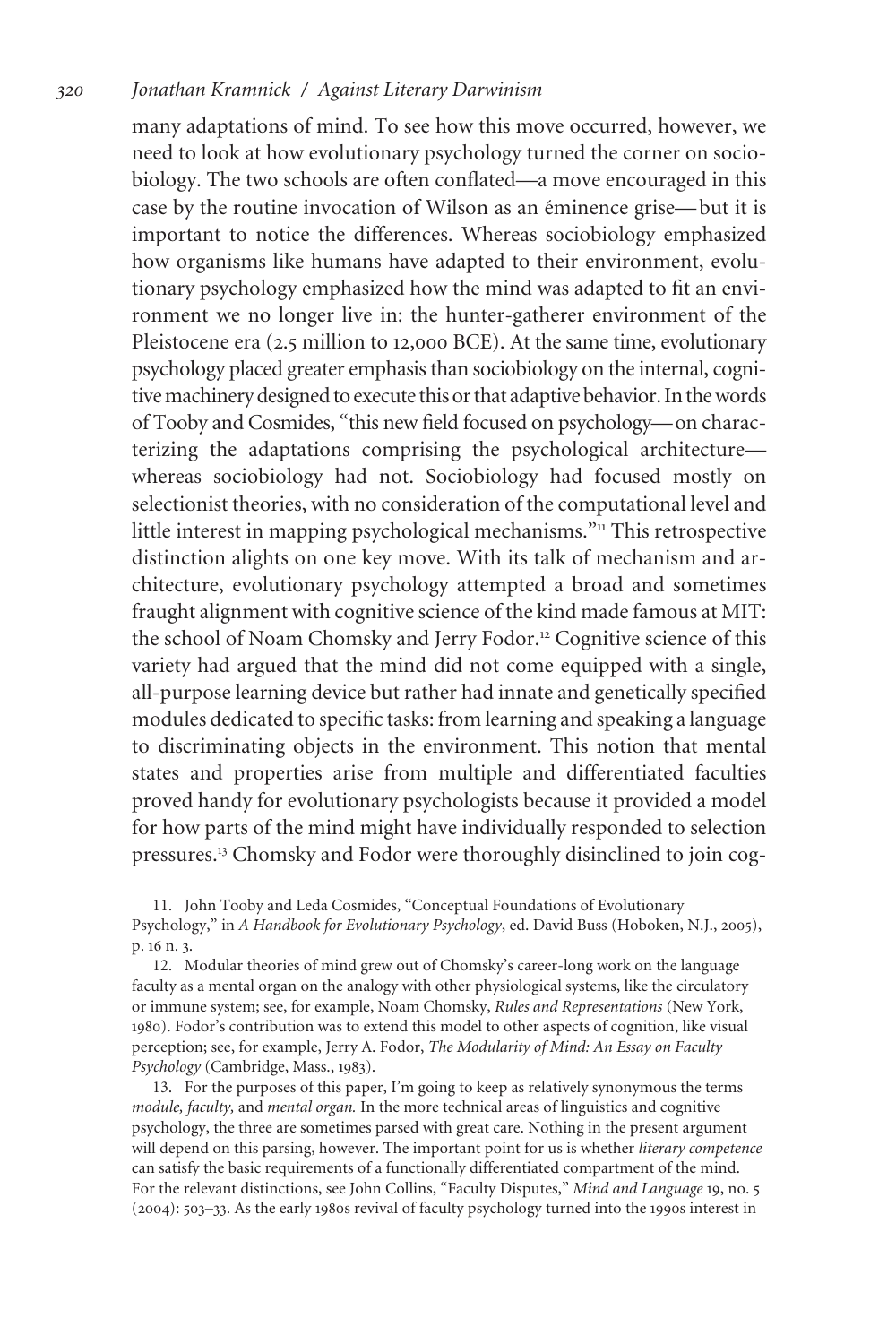nitive science to evolutionary psychology. To this day, they remain in the camp of Gould and Lewontin.<sup>14</sup> Despite their protests, however, evolutionary psychology took off by marrying nativism and modularity to adaptation. Thus Pinker in response to Fodor: "The organs of computation that make up the human mind are not tailored to solve arbitrary computational problems but only those that increased the reproductive chances of our ancestors living as foragers in pre-state societies."<sup>15</sup> The corpus of modules accordingly expanded to include hundreds of loci selected for their special function: from processing language or recognizing faces to detecting cheaters or performing basic moral judgment.

The trick of evolutionary psychologists like Cosmides and Tooby and Pinker was to use the modular model of cognition for the argument that the mind was put together by natural selection, with each module responsible for executing a separate adaptation.<sup>16</sup> Interest in the antique,

evolutionary psychology the question became whether modules were for lower-level systems like perception or could include many different systems defined in terms of function (like cheater detection in the classic case). Literary Darwinism in this respect presupposes massive modularity without making much of a case for it. For a basic outline of the massive modularity thesis, see Cosmides and Tooby, "The Modular Nature of Human Intelligence," in *The Origin and Evolution of Intelligence,* ed. Arnold G. Sheibel and J. William Schopf (Sudbury, 1997), pp. 71–101. For the debates about modularity, see H. Clark Barrett and Robert Kurzban,

"Modularity in Cognition: Framing the Debate," *Psychological Review* 113, no. 3 (2006): 628–47, and David Buller, *Adapting Minds: Evolutionary Psychology and the Persistent Quest for Human Nature* (Cambridge, Mass., 2005), pp. 127–200. For the argument against massive modularity, see Fodor, *The Mind Doesn't Work That Way: The Scope and Limits of Computational Psychology* (Cambridge, Mass., 2001), esp. the appendix on detecting cheaters, pp. 101–4. For a defense, see Steven Pinker, "So, How *Does* the Mind Work?" *Mind and Language* 20 (Feb. 2005): 1–24, and Dan Sperber, "The Modularity of Thought and the Epidemiology of Representations," in *Mapping the Mind: Domain Specificity in Cognition and Culture,* ed. L. A. Hirschfeld and S. A. Gelman (Cambridge, 1994), pp. 39–67 and "In Defense of Massive Modularity," in *Language, Brain, and Cognitive Development: Essays in Honor of Jacques Mehler,* ed. Emmanuel Duproux (Cambridge, Mass., 2001), pp. 47–57.

14. See Fodor, "Review of Steven Pinker's *How the Mind Works* and Henry Plotkin's *Evolution in Mind*," *In Critical Condition: Polemical Essays on Cognitive Science and Philosophy of Mind* (Cambridge, Mass., 1998), pp. 203–14 and the book-length engagement, *The Mind Doesn't Work That Way*. For Chomsky's resistance to adaptationism, see Chomsky, *Language and Mind* (Cambridge, 2006), pp. 97–98 and *Language and Problems of Knowledge: The Managua Lectures* (Cambridge, Mass., 1988), pp. 167–88. In his recent critique of theories of natural selection, Fodor argues that Darwin provides no account of how the environment can distinguish between coextensive traits and thus select *for* one rather than the other. Selection *for* as opposed to mere selection, on his view, smuggles in some sort of agent doing the selecting. See for example the controversial essays by Fodor, "Against Darwinism," *Mind and Language* 23, no. 1 (2008): 1–24 and "Why Pigs Don't Have Wings," *London Review of Books*, 18 Oct. 2007, pp. 19–22 along with the book-length expansion coauthored with Massimo Piatelli-Palmarini, *What Darwin Got Wrong* (New York, 2010).

- 15. Pinker, "So, How *Does* the Mind Work?" p. 5.
- 16. For the basic, early account of adapted minds and modularity, see Tooby and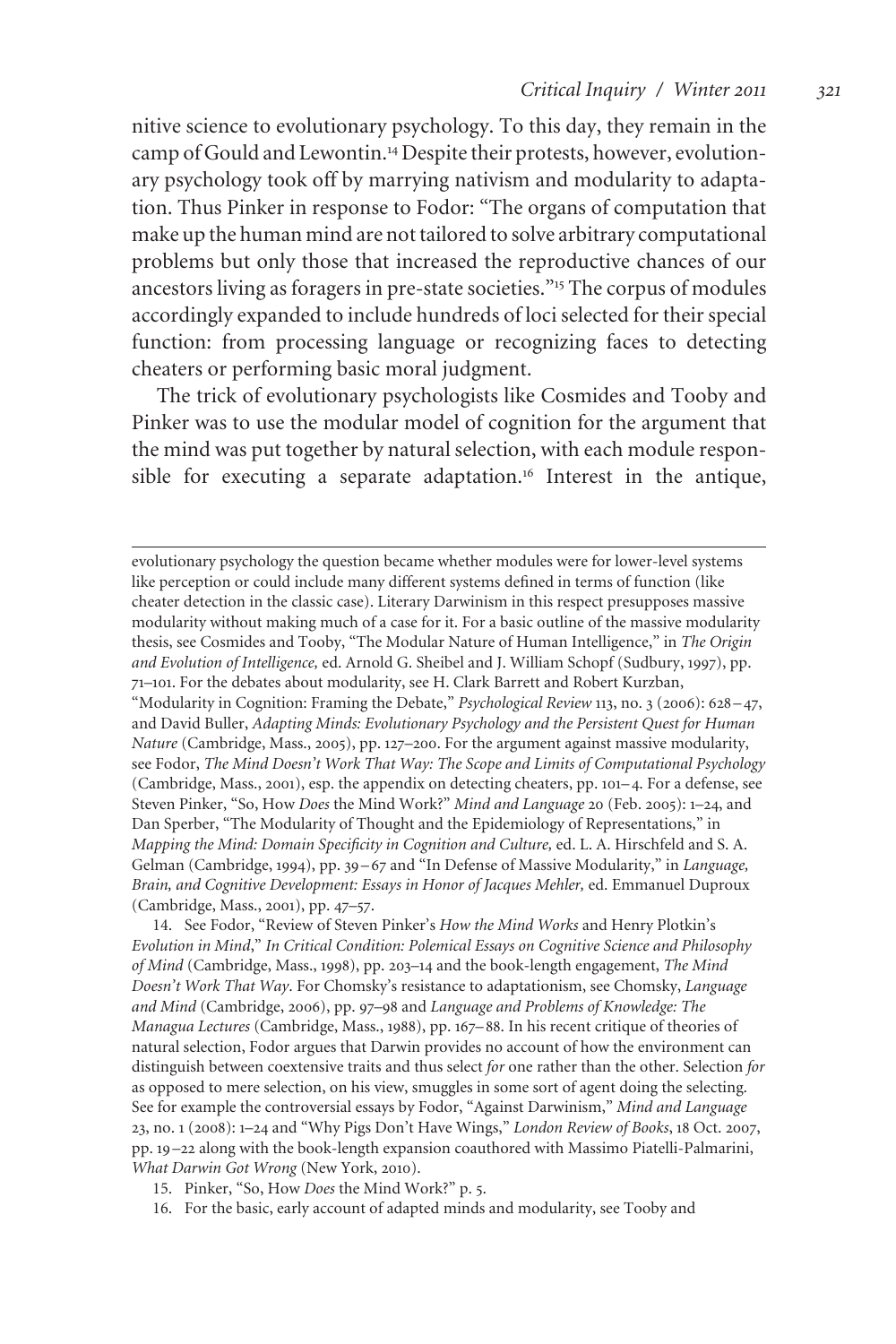Pleistocene-era origin of human psychology thus went hand in hand with talk of modules. Since the mind is a complicated, multipart device for executing adaptive behaviors, it could only have been put together over the long period of time during which we evolved as a species. In the eyecatching slogan of Cosmides and Tooby, "our modern skulls house a stone-age mind."<sup>17</sup> Literary Darwinism inherits this synthesis of modularity, stone-age cognition, and adaptationism.<sup>18</sup> Its grand aim is to "move closer to science" by discovering "an adaptive function that is specific to art or literature proper" (*LD,* p. xxi). Once this move has been taken, literary Darwinism can begin its cleaning out of the stables of the humanities. Adaptation is therefore the underlying rationale and opening gambit. "Adaptationist literary scholars," writes Joseph Carroll in *Literary Darwinism,* "are convinced that through adaptationist thinking they can more adequately understand what literature is, what its functions are, and how it works—what it represents, what causes people to produce it and consume

17. The aphorism about stone-age minds appears several times in Cosmides and Tooby's writing and is quoted often by others (often in critique). It is "principle 5" in their online "Evolutionary Psychology: A Primer," www.psych.ucsb.edu/research/cep/primer.html; hereafter abbreviated "EPP." References to the Pleistocene era abound in the literature of evolutionary psychology, where the period of human speciation around 150,000 BCE marks the beginning of the Environment of Evolutionary Adaptedness or EEA. See Tooby and Cosmides, "The Psychological Foundations of Culture." With specific reference to literature, Sugiyama writes, "we can safely say that oral narrative is part of our hunter-gathering past, likely to have emerged between 30,000 and 100,000 years ago" (Michelle Scalise Sugiyama, "Narrative Theory and Function: Why Evolution Matters," *Philosophy and Literature* 25 [Oct. 2001]: 234).

18. Thus Sugiyama: "our minds and bodies are not general-purpose organs but, rather, a set of specialized organs, each of which has evolved to surmount a specific obstacle to survival or reproduction (an adaptive problem or selection pressure) that recurrently beset our ancestors throughout evolution" (Sugiyama, "Narrative Theory and Function," p. 235); Dutton: "My approach has tended to model the human mind on the analogy of a multipurpose tool—a Swiss Army knife [a favorite metaphor of Cosmides and Tooby] fitted by evolution with an assortment of mental blades and implements for solving specific problems in prehistory" (*AI,* p. 135); Carroll: "The human mind has functional cognitive mechanisms for precisely the same reason that the human organism has complex functional structures in other organ systems because it evolved through an adaptive process by means of natural selection" ("EP," p. 106). In the same essay, Carroll mentions in passing that he has grown skeptical of modularity, yet does little to suggest an alternative architecture that would support the idea that literature is itself an adaptation. He makes a similar point in the chapter on Wilson in *LD,* p. 82.

Cosmides's paradigm-building "The Psychological Foundations of Culture," in *The Adapted Mind: Evolutionary Psychology and the Generation of Culture,* ed. Jerome H. Barkow, Cosmides, and Tooby (New York, 1992), pp. 19–136. The great wave of popular evolutionary psychology writing during the 1990s— culminating in Pinker's *How the Mind Works* and *The Blank Slate: The Modern Denial of Human Nature* (New York, 2002)—represented an expanded and controversial form of the sort of nativism that had marked the first cognitive revolution of the 1950s and 1960s. Twenty-first-century literary Darwinism can be seen, in this respect, as a kind of final plank in the attempt to extend *adaptive* nativism to the mind.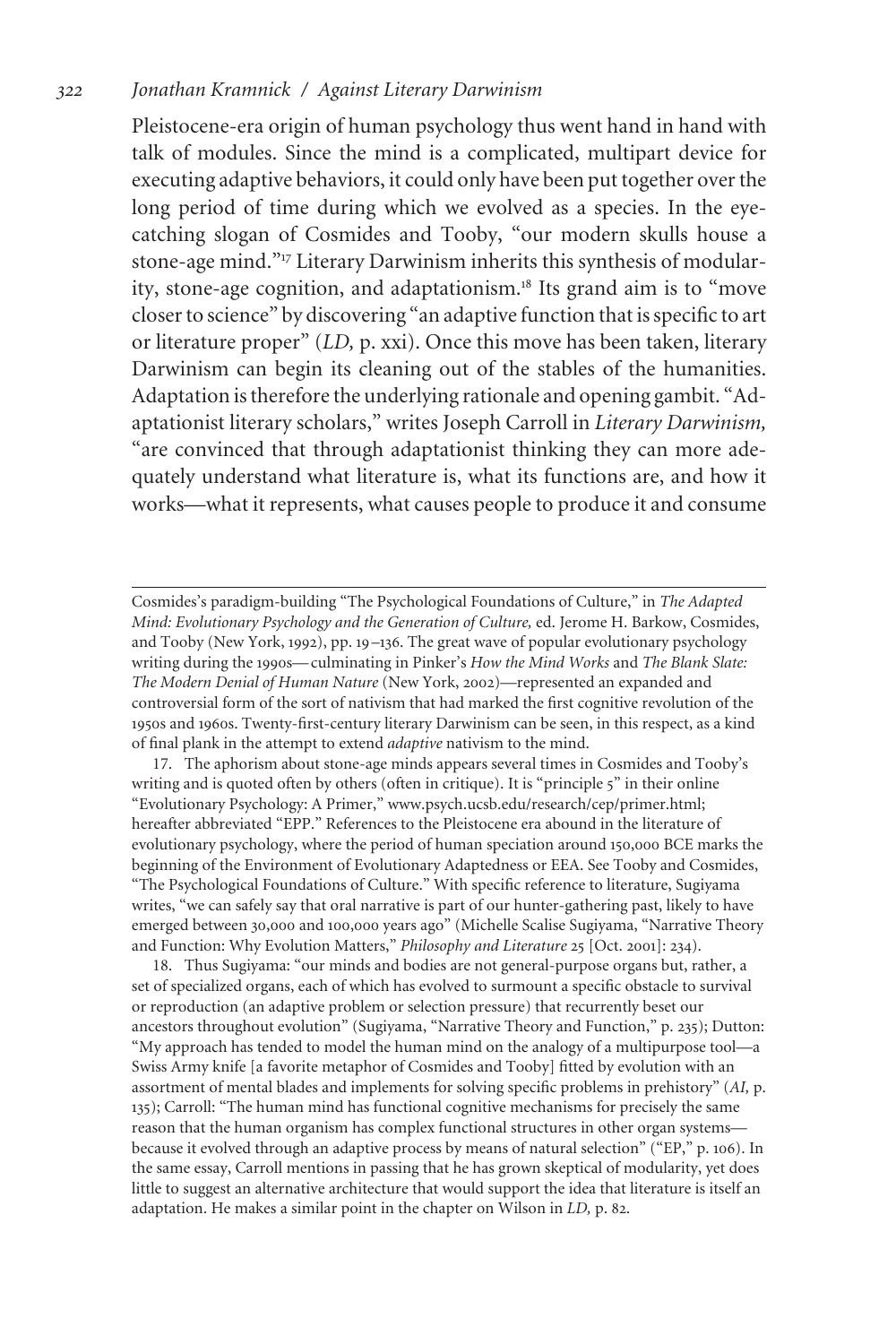it, and why it takes the form it does" (*LD,* p. vii). "Art," echoes Boyd in *On the Origin of Stories,* "is a specifically human adaptation, biologically part of our species. It offers tangible advantages for human survival and reproduction" (*OS,* p. 1). "Far from being derived from sets of cultural conventions," opens Denis Dutton in his crossover bestseller *The Art Instinct,* "the enjoyment of fiction shows clear evidence of Darwinian adaptation" (*AI,* p. 5). The point of these sorts of overtures is at once to bring the study of literature into the kind of science literary Darwinism likes and to correct what it sees as a discipline-wide relativism. Evolutionary psychology can show us why we read works of literature and how reading literature is as much a part of our biology as fearing snakes or loving children.

The approach has proven tremendously seductive. Indeed, the recent reception of long and ambitious works by Boyd and Dutton has in the main given literary Darwinism a free pass on the science.<sup>19</sup> There is ample reason, however, to look hard at the sort of science they use. We need not only look back to the earlier moment of Gould and Lewontin in order to do so. When for example biologists like Elisabeth Lloyd and Marcus Feldman describe the "metatheoretical science on which all evolutionary psychology is built" as "a particular small corner . . . of evolutionary thought" and a "rather fringe position in evolutionary genetics itself," they mean to argue that it represents the last holdout of older theories of adaptation, selection, and fitness.<sup>20</sup> As Gould and Lewontin had argued, the theory "focuses all attention on adaptation as a result of optimization of inclusive fitness" ("E," p. 151). To this observation Lloyd and Feldman (and others) add that evolutionary psychology places too great a distance between organisms and the environments in which they evolve. Drawing on recent work in genetics, including responses to dairying and deforesting, they argue that human evolution is sometimes faster and often more ongoing than evolutionary psychology had supposed.<sup>21</sup> "A more correct view of human evolution," they write, "would entail simultaneous evolution of the human and its environment, the latter consisting of artifacts and concepts that can be learned and improved. The organism is viewed then as part of the environment and changes in each occur during the trajectory of evolution" ("E," p. 153). Humans don't so much confront an established

<sup>19.</sup> See for example Michael Bérubé, "The Play's the Thing," review of *On the Origin of Stories* by Boyd, *American Scientist*, Jan.–Feb. 2010, bit.ly/7dfejO

<sup>20.</sup> Elisabeth A. Lloyd and Marcus W. Feldman, "Evolutionary Psychology: A View from Evolutionary Biology," *Psychological Inquiry* 13, no. 2 (2002): 150, 151; hereafter abbreviated "E."

<sup>21.</sup> Their examples include the coevolution of the gene for lactose tolerance with the cultural trait of using animals for dairy and the gene for fighting malaria (and disposing oneself to sickle-cell disease) with the cultural practice of deforestation; see "E," p. 153.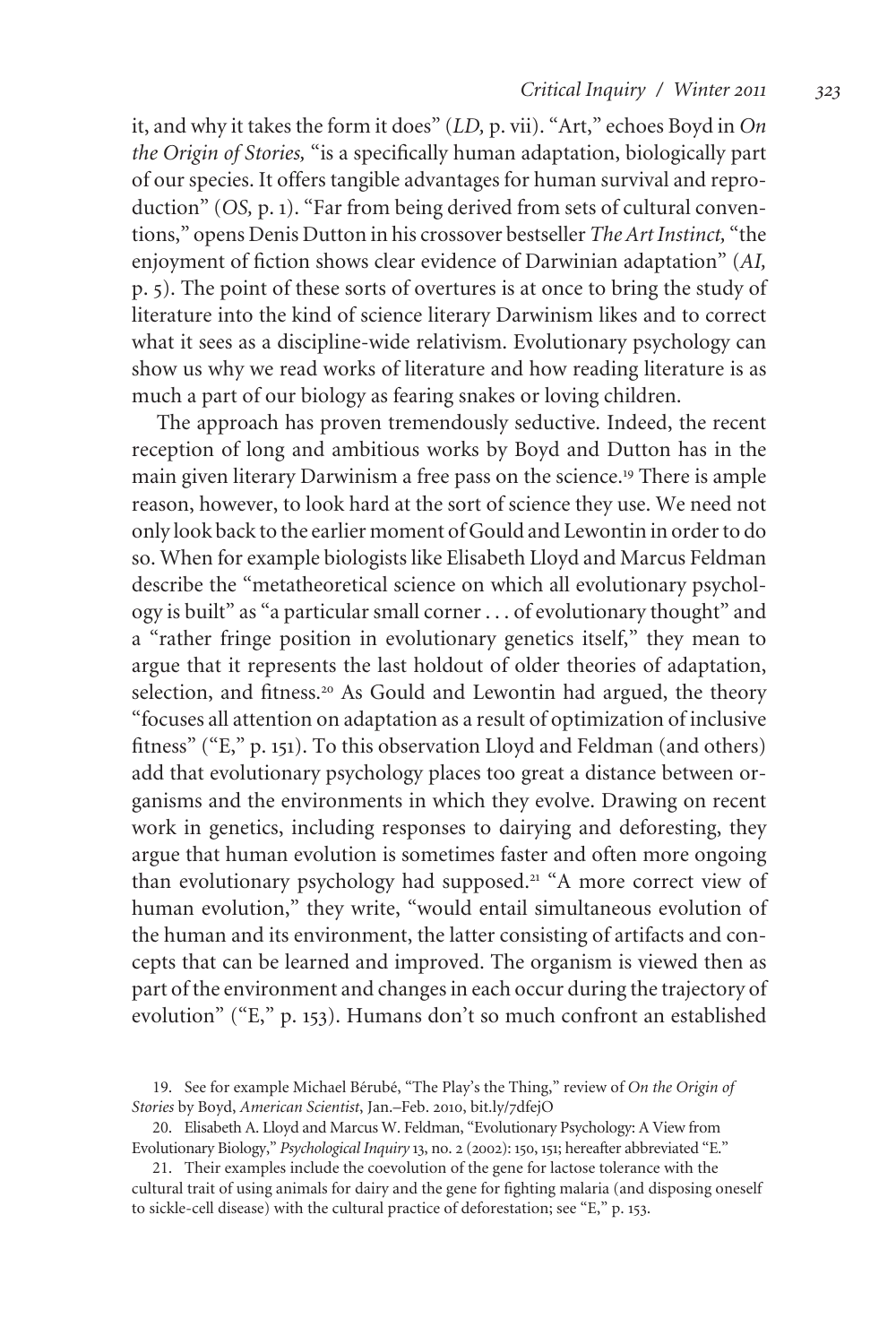environment as create the environments to which they also respond.<sup>22</sup> Adaptation is therefore a kind of misnomer. David Buller puts it like this: "as human psychology evolved, the adaptive problems driving human psychological evolution would have evolved in lockstep, so there would have been no stable adaptive problems driving human psychological evolution."<sup>23</sup> In the fifteen years or so between the development of evolutionary psychology as a research program in the social sciences and its filtering into major works of literary criticism, some of the most noteworthy work in evolutionary biology has raised trouble for the stone-age mind theory.<sup>24</sup> So while evolutionary psychology may support a view of mind and literature that literary Darwinism would like to promote, it could just be that the story about literature as an adaptation fails to bring us any closer to science. At the very least, the substance of the claim fails to represent debates within the sciences themselves.

# **Literature as an Adaptation**

The argument that literature is an adaptation rests on one view of the mind among others. It aims to include the writing and reading of literary texts among the behaviors said by evolutionary psychology to be "inherited characteristics that reliably solved problems related to survival and reproduction better than competing alternatives."<sup>25</sup> The advantage of this view for literary Darwinism is that it would provide a story about function contrary to what it imagines as the norm for the rest of the humanities. Literature is "biologically part of our species" because it is (or at least was once) good for us. Whereas the rest of literary study has grown to suspect

22. This perspective has come to be known as niche construction. It sees organisms and their niches as in constant flux. See F. John Odling-Smee, Kevin N. Laland, and Marcus W. Feldman, *Niche Construction: The Neglected Process in Evolution* (Princeton, N.J., 2003), esp. pp.  $239 - 81.$ 

23. Buller, *Adapting Minds*, p. 100. See also Kim Sterelny, *Thought in a Hostile World: The Evolution of Human Cognition* (Malden, Mass., 2003).

24. Just as genetics has suggested that evolution is more ongoing, neuroscience (of some varieties) has argued that the brain is more plastic with respect to the environment than had been assumed during the heyday of nativism; see the essays in *Toward a Theory of Neuroplasticity,* ed. Christopher Shaw and Jill McEachern (Philadelphia, 2001), esp. the introduction, and Peter Huttenlocher, *Neural Plasticity: The Effects of Environment on the Development of the Cerebral Cortex* (Cambridge, Mass., 2002). Among the literary Darwinists, Boyd very briefly discusses neural plasticity, but he uses plasticity as evidence that the arts shape our brains, which even if it were true would defeat the argument that the liking of art is an adaptation, since it would assume that cognition is more sensitive to context than adaptationism can allow. It would also conflate modern-day *reading* of stories with ancient *listening* to stories and so also conflate the visual and aural pathway through the brain. See *OS,* pp. 93–94.

25. Jaime C. Confer et al., "Evolutionary Psychology: Controversies, Questions, Prospects, and Limitations," *American Psychologist* 65 (Feb.–Mar. 2010): 110.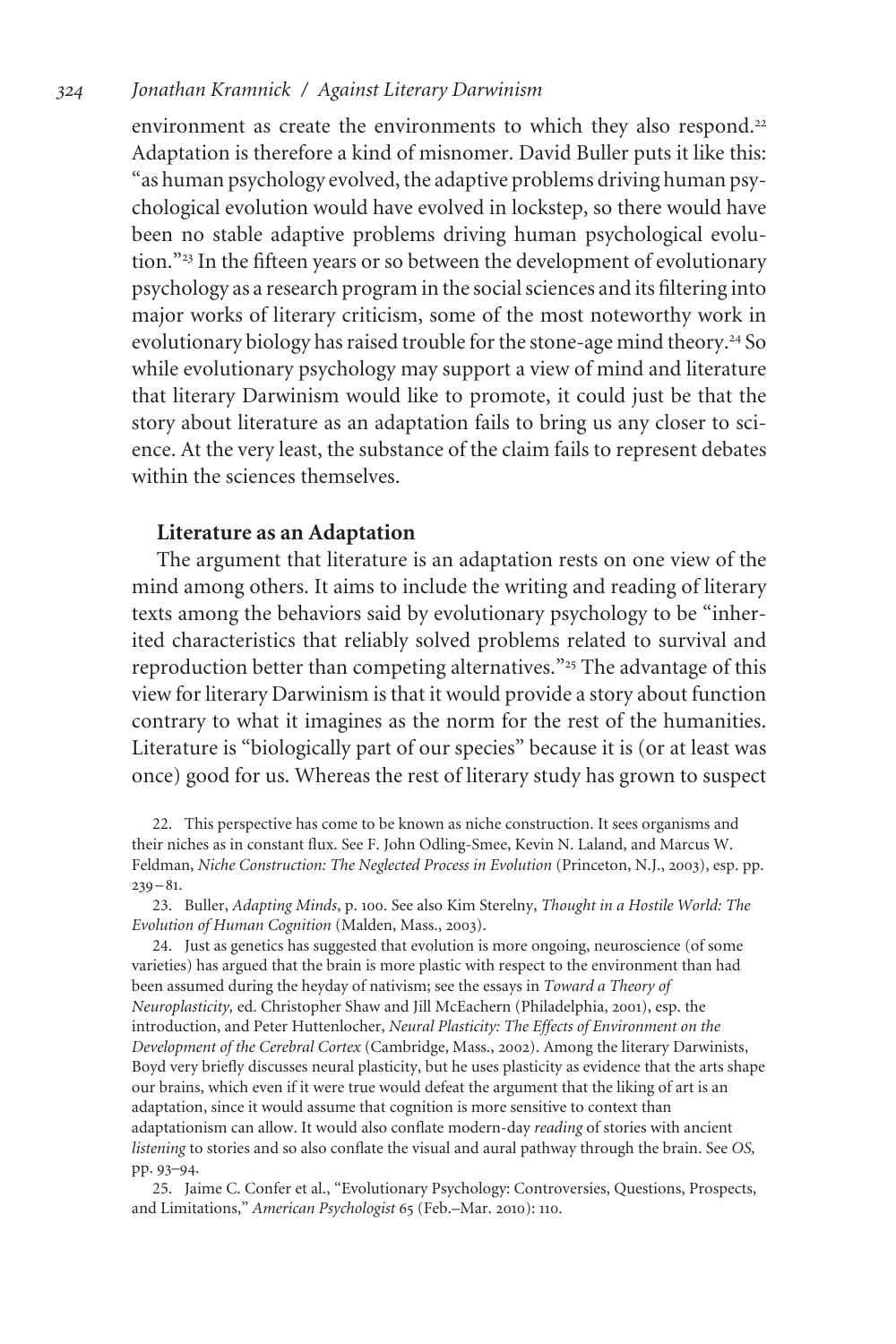the value of literature for living, literary Darwinism understands that "art is a human adaptation . . . established throughout the species because it has been selected as a behavior for the advantages it offers in terms of survival and reproduction" (*OS,* p. 81). Let us put aside for a moment qualms from the scientists and allow for the sake of argument that the account of natural selection behind statements like this is a plausible one to have. We may then confront the claim on its own terms. What would it entail to include literature among a roster of psychological adaptations? At an elementary level the proposition would mean that nature selected a certain habit of mind: a "compulsion to invent or enjoy stories we know to be *un*true" (*OS,* p. 69) or, in slightly baggier terms, "'a uniquely human, species-typical disposition for producing and consuming imaginative verbal constructs'" ("EP," p. 134). In deference to nativist theories of other aspects of mind, we might call this disposition literary competence. The idea is that a certain cognitive mechanism—liking stories or being good at telling stories—is present in us now because it conferred a fitness advantage in the past. We like to read and write novels, say, because our very distant ancestors liked to tell stories, and their telling stories provided some sort of advantage for their survival. So their storytelling genes were passed on to their descendents and, like snake-fearing and child-loving genes, are still with us today. In the words of Dutton: "A thoroughgoing Darwinism makes a specific demand: nothing can be proposed as an adaptive function of fiction unless it explains how the human appetite for fictional narratives acted to increase, however marginally, the chances of our *Pleistocene forebears*surviving and procreating" (*AI,* pp. 109–10; emphasis added). The shift in tense in this sentence is no accident. Nothing can explain the present status of fiction as an adaptation unless it refers to the past action of increasing fitness. As Michelle Sugiyama puts it, "storytelling is the product of a mind adapted to hunter-gatherer conditions."<sup>26</sup> The question is what task did the telling of stories perform for stone-age minds?

For the uninitiated, this kind of recourse to an ersatz anthropology of Pleistocene-era hominids might be a little unusual. Literary criticism as a rule is not rife with talk about cavemen. In this case, however, such talk is unavoidable. If the liking of literature is a "Darwinian adaptation" as understood by evolutionary psychology, its roots must be antediluvian. Here is the canonical view as summarized by Cosmides and Tooby:

The key to understanding how the modern mind works is to realize that its circuits were not designed to solve the day-to-day problems of

26. Sugiyama, "Reverse-Engineering Narrative," p. 178.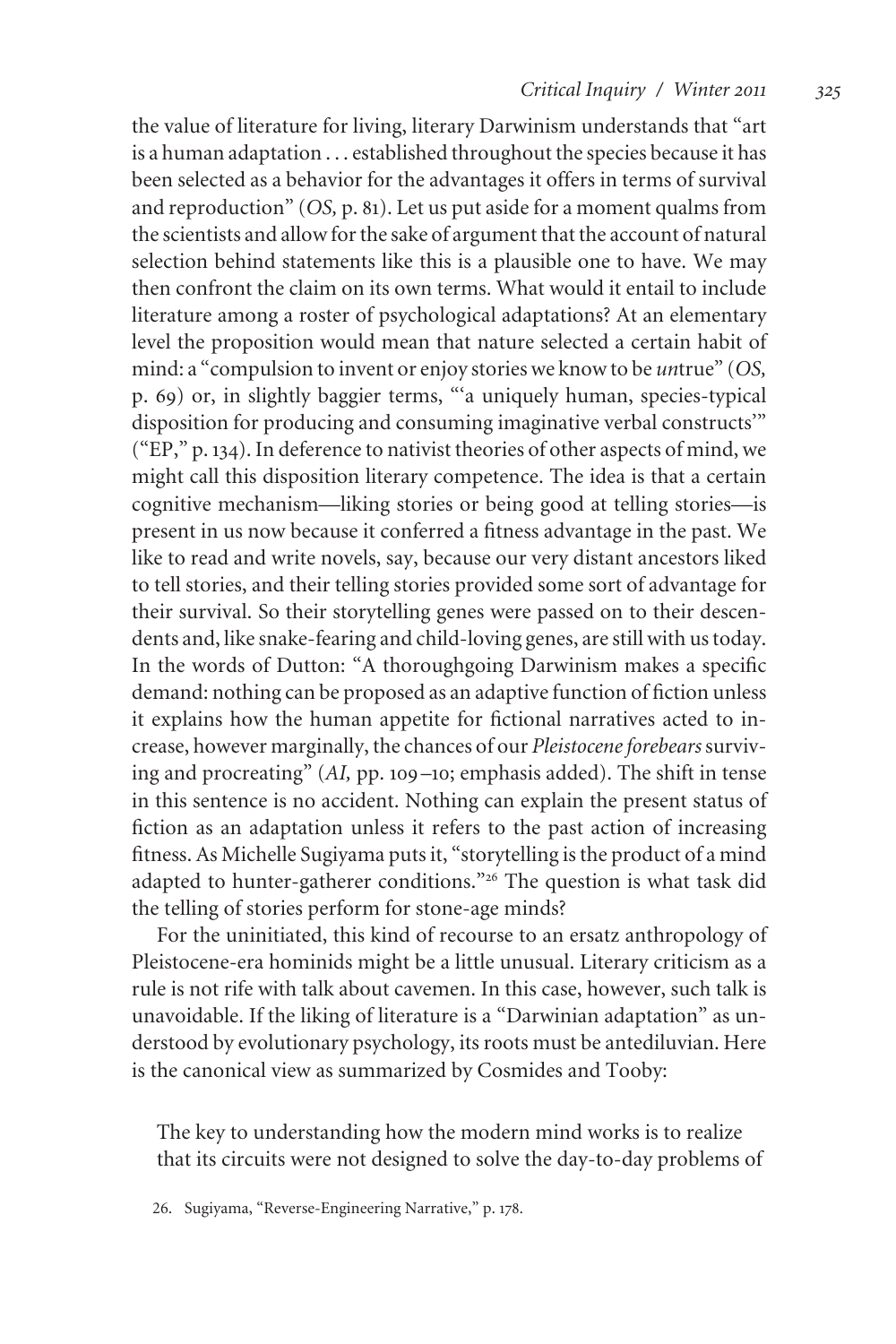a modern American—they were designed to solve the day-to-day problems of our hunter-gatherer ancestors. These stone age priorities produced a brain far better at solving some problems than others. For example, it is easier for us to deal with small, hunter-gatherer-band sized groups of people than with crowds of thousands; it is easier for us to learn to fear snakes than electric sockets, even though electric sockets pose a larger threat than snakes do in most American communities. In many cases, our brains are *better* at solving the kinds of problems our ancestors faced on the African savannahs than they are at solving the more familiar tasks we face in a college classroom or a modern city. In saying that our modern skulls house a stone age mind, we do not mean to imply that our minds are unsophisticated. Quite the contrary: they are very sophisticated computers, whose circuits are elegantly designed to solve the kinds of problems our ancestors routinely faced. ["EPP"]

To be a literary Darwinist is thus to take as a first principle that present-day habits of mind may be explained by selection pressures from an antique environment. The fear of snakes, like the taste for sweet and fatty food or the disinclination to sleep with one's siblings, is still with us because it responded to a dilemma in the Pleistocene: snake bites, starving, inbred deformities, and so on. "Behavior in the *present*," Cosmides and Tooby continue, "is generated by information-processing mechanisms that exist because they solved adaptive problems in the *past*—in the ancestral environments in which the human line evolved" ("EPP"). There is a kind of melancholy belatedness to our basic mental equipment. Since the relevant number of generations to produce adaptations occurred while we lived as small bands eking out subsistence in western Africa, our habits of mind are pitched to a world we no longer live in. So it is best not to look to the present-day world for the clue to how our minds work. "Evolutionary psychology is relentlessly past-oriented" ("EPP"). The important point for our current purposes therefore is that the adaptation thesis speaks to dimensions of literary competence that may be said to be very old, present in the notional prehistory of the human species, prior to writing, literacy, or any work with which we are familiar. Any claim made on behalf of the adaptive function of literature— on this theory of adaptation—must be appropriate for prehistory and oral texts.<sup>27</sup> At the level of the phenotype,

Colbert: "How many cavemen were reading *Emma*?"

<sup>27.</sup> Thus the following moment from Dutton's interview with Steven Colbert: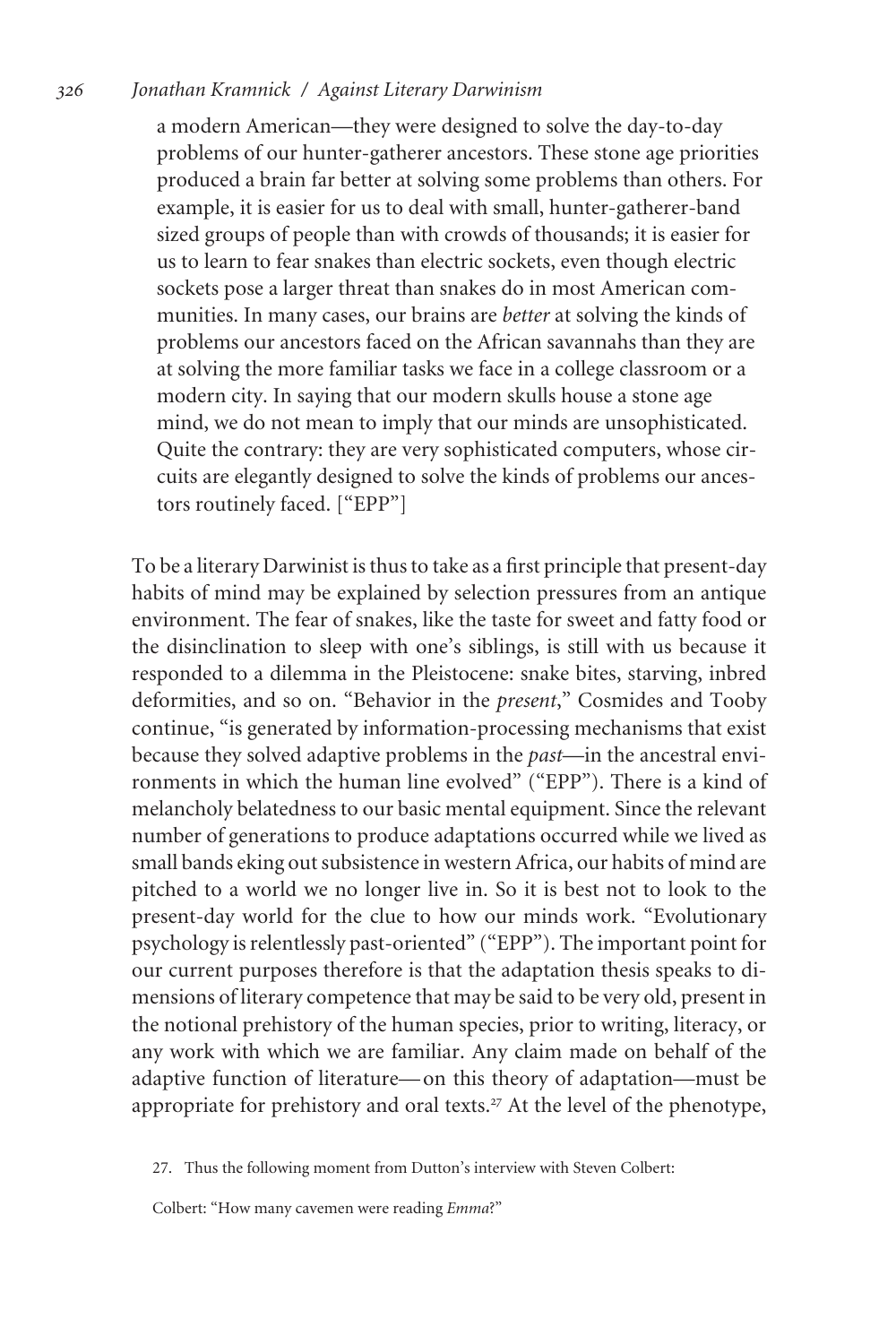"sitting around a Pleistocene campfire listening to the storyteller's tale" needs to be identical to reading *Middlemarch* (*AI,* p. 132).

I will argue below that this story about ancient origins constrains literary Darwinism from having much to say about literature, apart from what it would extract elsewhere from the evolutionary psychological edifice (claims about mate selection or aggression, for example). For the present, I'm interested in whether literary Darwinism can support the argument about adaptation with which it begins. The standard practice in evolutionary psychology is to posit a selection pressure in the Pleistocene "environment of evolutionary adaptedness or EEA" and then hypothesize a cognitive mechanism designed to solve it.<sup>28</sup> The science consists in testing to confirm or disconfirm the existence of this mechanism.<sup>29</sup> So for example the classic search for a "cheater detection module" began with the hypothesis that trust would be important in the small-scale, hunter-gatherer societies of the Pleistocene and concluded by testing for a species-wide bias for social information over other kinds of data.<sup>30</sup> Likewise, very recent research into "adaptive memory" began with the suggestion that it would have been advantageous in the EEA to remember certain kinds of information better than others—information about, for example, mating or shelter or predators—and concluded by testing for differential recall for terms associated with such topics.<sup>31</sup> Again, we may put aside the considerable debates this sort of work has engendered and merely observe that the route of the inference and the argument, in either case, moves from the

28. Tooby and Cosmides, "The Psychological Foundations of Culture," p. 69.

Dutton: "They weren't reading anything. What they were doing was telling very complex stories to each other." ["Denis Dutton | January 28th | ColbertNation.com"]

The limits to oral culture are readily granted by Carroll, who cedes in passing that when he "speak[s] of the adaptive functions of literature," he "mean[s] to signify the adaptive functions of the oral antecedents of written stories, poems, and plays." Yet, this constraint does little to limit the explanatory dividend adaptation provides, since "writing is an extension of oral communication" and the "same arguments that apply to these oral forms will be understood as extending also to their counterparts in written language" (*LD,* p. 103). The narrow wedge of what we may say about oral storytelling in general—the properties that inaccessible, prehistoric narratives might have had—turn out to be quite broad; indeed, they turn out to be all one might ever want to say about any artifact from the actual, available history of literature.

<sup>29.</sup> See Buller, *Adapting Minds*, pp. 92–99, and Confer et al., "Evolutionary Psychology," pp. 109–12.

<sup>30.</sup> See Cosmides and Tooby, "Cognitive Adaptations for Social Exchange," in *The Adapted Mind*, pp. 163–228. Cosmides and Tooby used the Wason selection task—if/then relations about numbers and colors as opposed to if/then relations about beverages and ages—to show that subjects found it considerably easier to reason about social relations.

<sup>31.</sup> See the discussion in Confer et al., "Evolutionary Psychology," p. 112.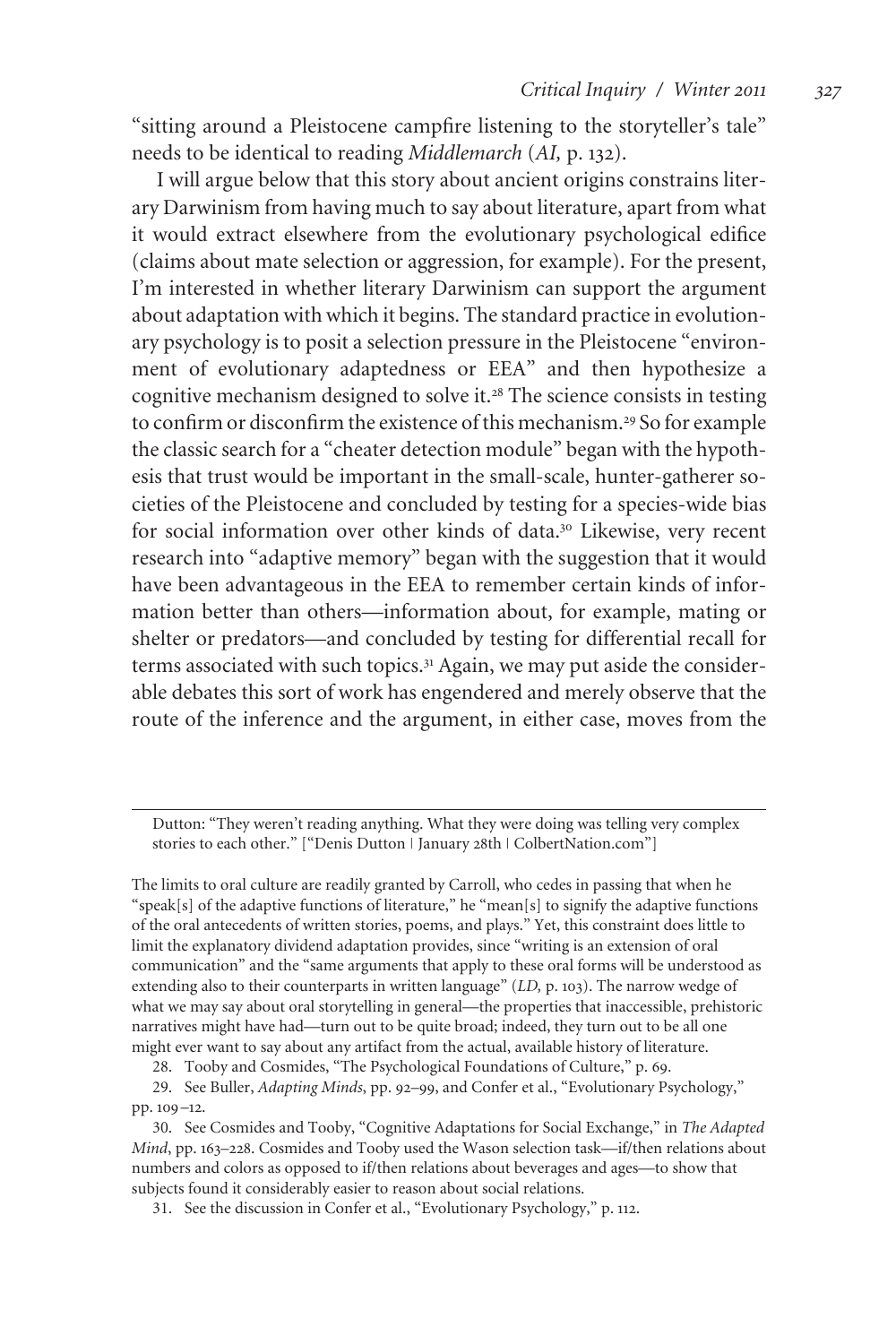selection pressure to the mechanism designed to relieve that pressure.<sup>32</sup> Literary Darwinism moves in the other direction, from the putative mechanism to the pressure. It notes first "a uniquely human, species-typical disposition for producing and consuming imaginative verbal constructs" and then asks what sort of adaptation problem this disposition was designed to resolve. The move does not itself vitiate the argument on its own terms. Although the marquee experiments in evolutionary psychology have tended to look for mechanisms, some have endeavored to explain shared traits. Most relevant for the present context might be the attempt by Pinker and others to account for linguistic performance in adaptive terms.<sup>33</sup> In this case and others like it, the procedure was to identify some properties specific to language—syntax, morphology, phonology, and the like—and then come up with a plausible account of their ancient provenance and adaptive function. The debates that followed accordingly featured competing claims about what constitutes the properties of language.<sup>34</sup> The considerable onus for literary Darwinism is to demon-

32. The most notorious claims of evolutionary psychology are perhaps the so-called Cinderella effect, in which stepparents are alleged to have a higher rate of abuse than biological parents, and the picture of mate selection, according to which men pick out fecundity (including ideal waist-to-hip ratios) and women pick out protection. For the Cinderella effect, see Martin Daly and Margo Wilson, *Homicide* (Hawthorne, N.Y., 1988), pp. 1–93 and "Is the 'Cinderella Effect' Controversial?: A Case Study of Evolution-Minded Research and Critiques Thereof," in *Foundations of Evolutionary Psychology,* ed. Charles Crawford and Dennis Krebs (New York, 2008), pp. 383–400. For mate selection, see Buss, *The Evolution of Desire: Strategies of Human Mating* (New York, 1994); for the fabled waist-to-hip ratio, see Devendra Singh, "Adaptive Significance of Female Physical Attractiveness: Role of Waist-to-Hip Ratio," *Journal of Personality and Social Psychology* 65, no. 2 (1993): 293–307. A balanced critique may be found in Buller, *Adapting Minds*, esp. pp. 49–126, and a balanced defense may be found in Confer et al., "Evolutionary Psychology."

33. See the influential essay by Pinker and Paul Bloom, "Natural Language and Natural Selection," *Behavioral and Brain Sciences* 13, no. 4 (1990): 707–26, and Pinker, *The Language Instinct: How the Mind Creates Language* (New York, 1994).

34. See for example the lively debate between, on the one side, Chomsky, Tecumseh Fitch, and Marc Hauser and, on the other, Ray Jackendoff and Pinker. For Chomsky, Fitch, and Hauser, language evolution can be limited to recursion (or syntactic embedding), whereas for Jackendoff and Pinker the "gene involved in language learning and speech" also included "morphology, phonology, case, agreement," and so on. See W. Tecumseh Fitch, Hauser, and Chomsky, "The Faculty of Language: What Is It, Who Has It, and How Did It Evolve?" *Science,* 22 Nov. 2002, pp. 1569–79 and "The Evolution of the Language Faculty: Clarifications and Implications," *Cognition* 97, no. 2 (2005): 179–210. See also Pinker and Ray Jackendoff, "The Faculty of Language: What's Special about It?" *Cognition* 95, no. 2 (2005): 201–36 and "The Nature of the Language Faculty and Its Implications for Evolution of Language (Reply to Fitch, Hauser, and Chomsky)," *Cognition* 97, no. 2 (2005): 211–25. The relevant point of the Fitch/ Hauser/Chomsky thesis is that language might have "evolved to solve other computational problems such as navigation, number quantification, or social relationships" (Fitch, Hauser, and Chomsky, "The Faculty of Language," p. 1578) and not initially communication, that is, that it was not selected for fitness in the classic sense of adaptation. This debate like many others in the evolution of mental faculties passed without notice in the effort to absorb hard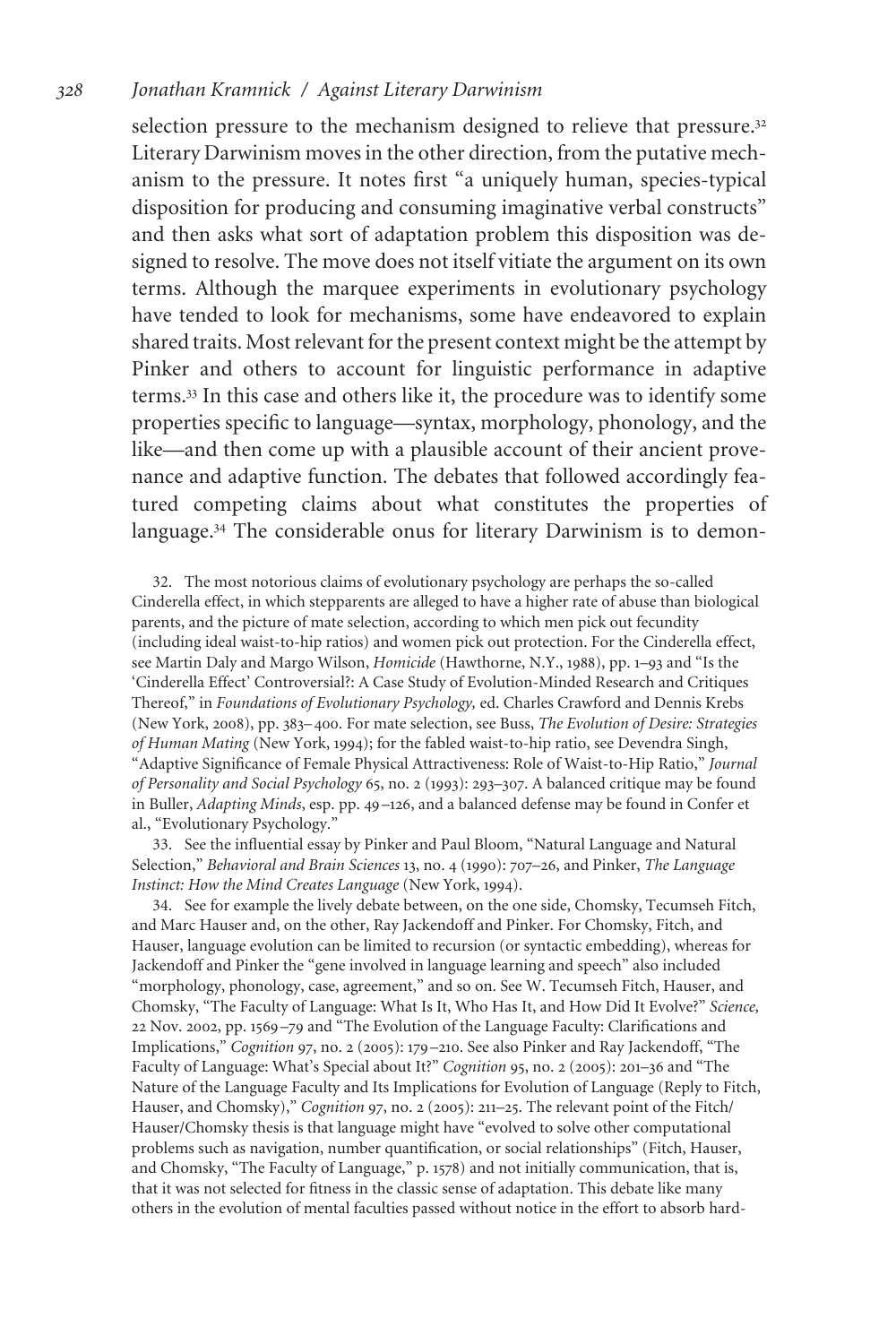strate that their putative trait—a disposition to tell or attend to stories, literary competence— has properties one can isolate and describe in sufficient detail to speculate on function. Considering the argumentative load they are to bear, these properties should be crisply defined and distinguished. Yet in the absence of actual examples from the EEA such crispness is impossible, as we shall see. Were we simply to concede that such a trait or disposition exists, therefore, we would still have no idea what it does.

For better or worse, evolutionary psychology argues that forms of behavior responded to pressures from a Pleistocene environment. On this view, the *design* of an adaptive trait performs one or another*function*. Buss and his students put it like so: "Psychological adaptations are informationprocessing circuits that take in delimited units of information and transform that information into functional output designed to solve a particular adaptive problem."<sup>35</sup> Since each part of the adapted mind responds to separate dilemmas posed by the environment, each must come with some properties specific to its domain. The alleged cheater-detection module, for example, picks out specific social cues from the wide universe of available stimuli and produces useful insight about other minds. The same is supposed to be the case for language parsing or incest avoidance or any functionally designed activity. Carroll appears to have this argument in mind when he claims that "artistic and literary productions are... highly organized in ways that seem designed to fulfill a primary and irreducible psychological need" (*LD,* p. xxi). Carroll here piggybacks onto received notions of literary form biological notions of design for adaptive function, as if formal analysis of the sort that grounds literary study of all varieties was already equipped to do the sort of work that literary Darwinism has in mind. And yet the argument would be quite difficult to sustain. Literary works might seem highly designed, like an organism put together by selection, but of course this design would likely have little to do with function as understood by the sort of evolutionary theory Carroll uses. Leaving aside the question of whether the design of works reflects the design of the disposition that creates or attends to them, we might still ask what about such works could be threaded back to the environment in which minds supposedly adapted. The difficulty in answering this question causes some real trouble. "An adaptive problem and its cognitive

line evolutionary psychology into the humanities. For a different, influential model,

hypothesizing the coevolution of language, higher-order symbolic thinking, and the brain, see Terrence W. Deacon, *The Symbolic Species: The Co-Evolution of Language and the Human Brain* (New York, 1997).

<sup>35.</sup> Confer et al., "Evolutionary Psychology," p. 111.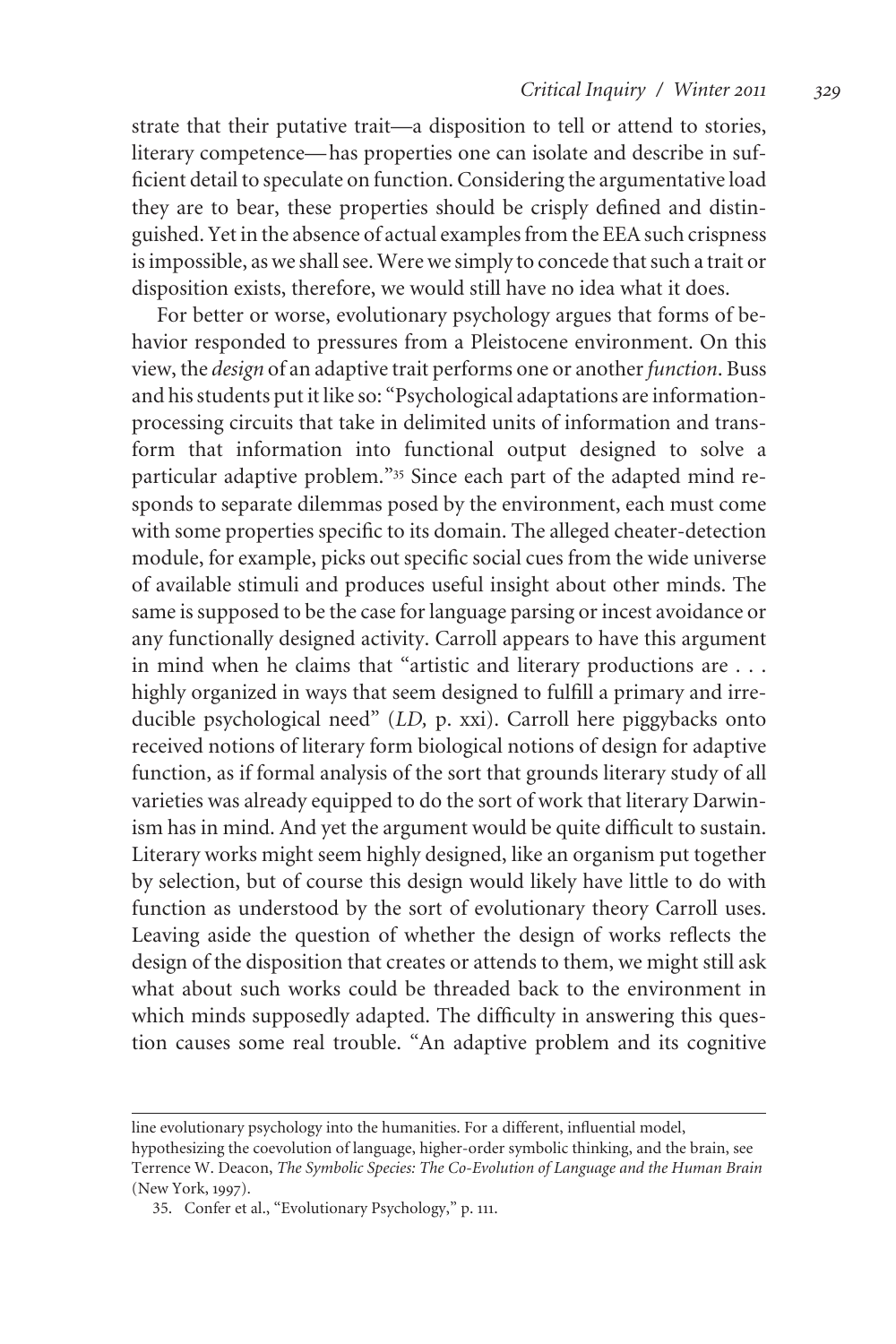solution," write Cosmides and Tooby, "need to fit together like a lock and a key."<sup>36</sup> The analogy presumes a set of formal properties, a shape specific to the subset of mind and corresponding aspects of the environment such that the one fits into the other. "Natural selection shapes domain-specific mechanisms so that their structure meshes with the evolutionarily stable features of their particular problem-domains."<sup>37</sup> Whatever one thinks about this sort of argument, it would seem that storytelling and attending would present it with considerable difficulties. We know of course very little or nothing about how they are implemented in the brain or genetically specified.<sup>38</sup> So much could be said for many traits of the mind. But in this case we also know nothing about Pleistocene-era language or the stories stone-age humans might have told each other.<sup>39</sup> We have no sense if *any* features of a particularly literary design responded to *any* pressures from a specifically Pleistocene environment. Both "key" and "lock" remain drastically underspecified. The result is a certain scattering of function depending on which literary Darwinist you read. What is the adaptive function of listening to or creating stories? Take your pick:

The ability of human beings to extend themselves by representing in their minds possible but nonexistent states of affairs—situations-thatwere-true-in-the-past or are-not-true-in-the-present or are-possibly-

36. Cosmides and Tooby, "Origins of Domain Specificity: The Evolution of Functional Organization," in *Mapping the Mind: Domain Specificity in Cognition and Culture,* ed. Lawrence A. Hirschfield and Susan Gelman (Cambridge, Mass., 1994), p. 96.

37. Ibid.

38. Work on the neuroscience of reading is in its (interesting) infancy. See for example Stanislas Dehaene on the neural location of word recognition and semantic decoding. Location identifies a correlation between the phenomenal experience of reading and activity in regions of the brain. It explains *where* that experience might be realized, not *how* the brain subserves literary experience. See Stanislas Dehaene, "Evolution of Human Cortical Circuits for Reading and Arithmetic: The 'Neuronal Recycling' Hypothesis," in *From Monkey Brain to Human Brain: A Fyssen Foundation Symposium,* ed. Dehaene et al. (Cambridge, Mass., 2004), pp. 133–58 along with his more wide-ranging book-length elaboration, *Reading in the Brain: The Science and Evolution of a Human Invention* (New York, 2009). See also Maryanne Wolf, *Proust and the Squid: The Story and the Science of the Reading Brain* (New York, 2008). Both Dehaene and Wolf emphasize that reading is learned and historically recent (in evolutionary terms).

39. Many literary Darwinists try to solve this problem by looking at the habits of presentday hunter-gatherer societies, a solution that seems tendentious and question-begging (huntergatherers then were like what they are like now), when not wholly dependent on the secondary literature of another discipline. See for example Sugiyama, "Reverse-Engineering Narrative" and "Narrative Theory and Function," and *LSH,* pp. 56–70. As Buller and others point out, there is no reason to assume, in Gottschall's terms, that "world ethnography, especially of relatively 'uncontaminated' hunter-gatherers, is a precious repository of information about the lives of our ancestors" (*LSH,* p. 25).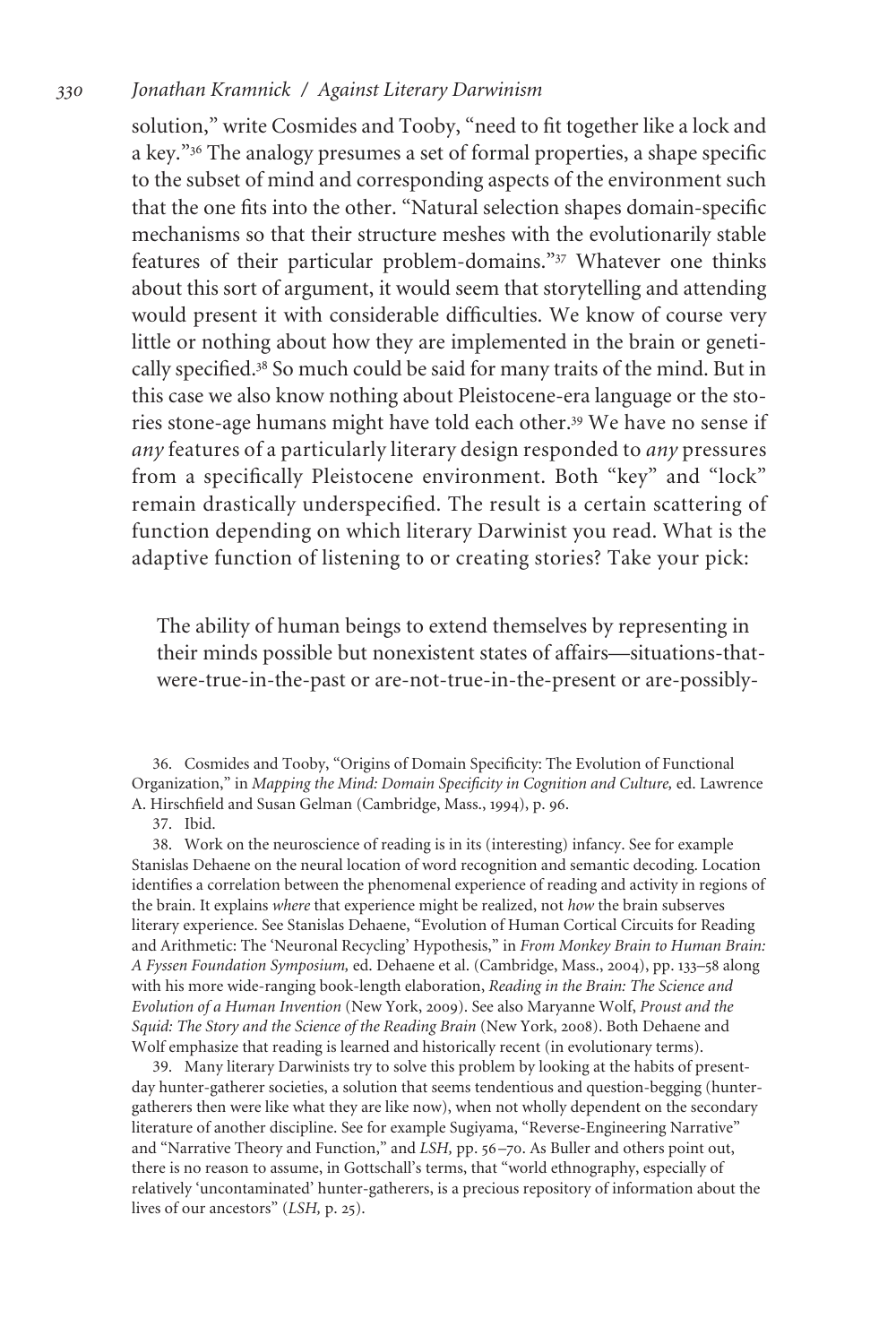true-in-the-next-valley or might-be-true-in-the coming-winter. [*AI,* p. 113]

Most succinctly expressed by the Boy Scout motto: be prepared. As any *Survivor* fan knows, finding food and water, building a shelter, preventing and treating injury and illness, and maintaining group cohesiveness is difficult and demanding work.... Narrative enables people to acquire information, rehearse strategies, or refine skills that are instrumental in surmounting real-life difficulties and dangers.<sup>40</sup>

The ability to share and shape the attention of others by appeals to common cognitive preferences . . . to behaviors that focus not on the immediate needs of the here and now, but on directing attention and engaging emotion for its own sake, even toward distant realities and new possibilities.<sup>41</sup>

An emotionally and subjectively intelligible model of reality [within which] human beings organize their complex behaviors. [*LD,* p. xxii]

A fitness indicator... *attracting and seducing members of the opposite sex*. [*AI,* p. 140]

Organizing motivational systems disconnected from the immediate promptings of instinct. ["EP," p. 122]

The literary Darwinists are united in their sense that literature helped to make us the species we are, but consensus stops there. After the insight is floated, the accounts of function scatter because none has recourse to a property that could be said to be intrinsic to forms of literary narrative. The limit would seem to be one in principle. Without an appeal to the form of stories told in the long-ago past, one doesn't know where to look. And so each candidate for function slides from literary narrative to something else. Natural selection did not need literature to represent "possible but non-existent states of affairs," for example. It only needed the mind's ability to form sentences in the conditional tense. Conditional sentences and modal constructions are, one imagines, quite wonderful things for human survival. How the mind forms these sorts of sentences or represents events that *might* or *could* happen is an independently interesting problem. How

<sup>40.</sup> Sugiyama, "Reverse-Engineering Narrative," p. 187. This account of "information acquisition and storage" is maintained also in Sugiyama, "Narrative Theory and Function," p. 238.

<sup>41.</sup> Boyd, "Literature and Evolution: A Bio-Cultural Approach," *Philosophy and Literature* 29 (Apr. 2005): 10.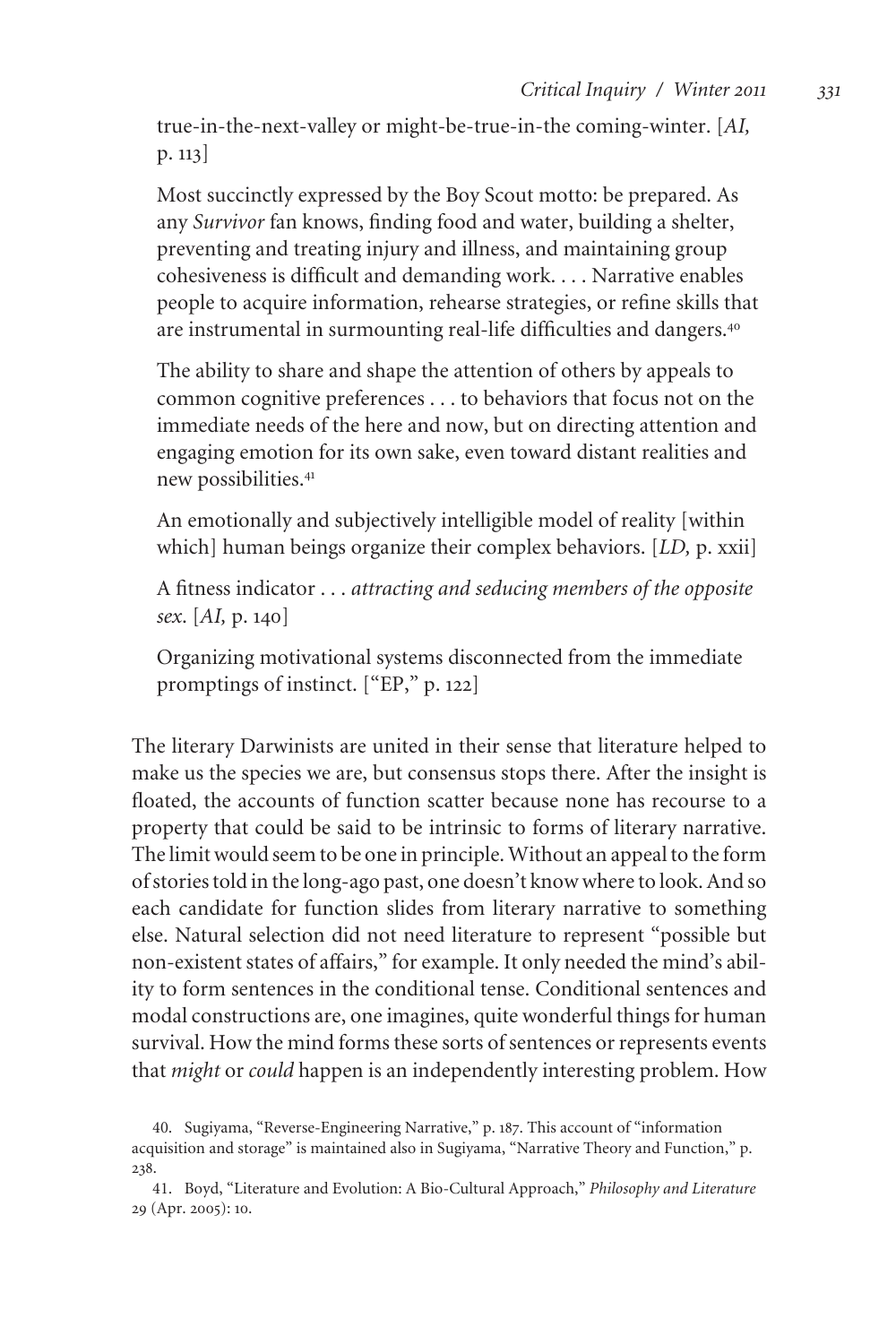minds with this facility evolved is a matter of intense debate.<sup>42</sup> My point is simply that stories are not necessary for modality. Syntax would do the work just fine. The same is the case with the other candidates for function: acquiring information from the environment, sharing attention, forming mental images of nonexistent entities, experiencing emotions, sending out fitness signals to potential mates. We would be hard-pressed to make the case that any one of these functions couldn't be achieved by simpler means: memory, reasoning, perception, recursive syntax, the modal tense, and so on.<sup>43</sup> This is no mere quibble. Because literary Darwinism begins with a loosely defined trait—"a disposition for producing and consuming imaginative verbal constructs"—it defines functions conceivably solved by other mechanisms, each with their own pathway of development.

Seen this way, literary competence (should such a thing exist) could very well serve no reproductive advantage at all. It might accompany features of mind that do serve some advantage—modal syntax, memory, imagining objects and events not immediately present—and yet still be a *further fact*, subject to more local and historical constraints, like writing and literacy, for example.<sup>44</sup> The conclusion I'll draw from this later on in this essay is that it's a great deal easier to make a case for adaptive and other functions of mind feeding into a disposition to create and consume works of literature than it is for such a disposition itself to be an adaptation.<sup>45</sup> Literature might or might not be a spandrel. It might or might not be something that we learned to do as we carved out a relatively more recent niche for ourselves. Faced with such possibilities, we'll see, the literary

42. See the texts cited in footnote 38 above, as well as the responses to Bloom and Pinker in *Behavioral and Brain Sciences* 13, no. 4 (1990) (including Lewontin and Philip Lieberman). See also Morten H. Christiansen and Simon Kirby, "Language Evolution: The Hardest Problem in Science?" in *Language Evolution,* ed. Christiansen and Kirby (New York, 2003), pp. 1–15. The volume contains a number of interesting essays by various players in the debates on language evolution.

43. Or in the case of Carroll's argument that "art and literature proper" helped to attach emotional meaning to higher-order intelligence, that *religion* doesn't do the work better and more thoroughly and over a much longer swath of human history. Were Carroll to concede this rather obvious point he would then have to say that religion is an adaptation, something he would clearly rather not do. It is nevertheless remarkable that the rather extensive body of work on the evolutionary grounds of religion escapes his notice, including especially the quite relevant work of Pascal Boyer; see note 65.

44. The language of further fact is taken from arguments about consciousness in the philosophy of mind. See David J. Chalmers, *The Conscious Mind: In Search of a Fundamental Theory* (Oxford, 1996).

45. The evolved-for-other-purposes argument could extend from the thoroughgoing nativism of Pinker, who famously argues that the arts (minus literature) are "cheesecake" for the mind, to the more modest claim that some of our mental dispositions (the emotions, theory of mind) are perhaps innate but that they interact with more context-specific features of the changing environment (Pinker, *How the Mind Works*, p. 525).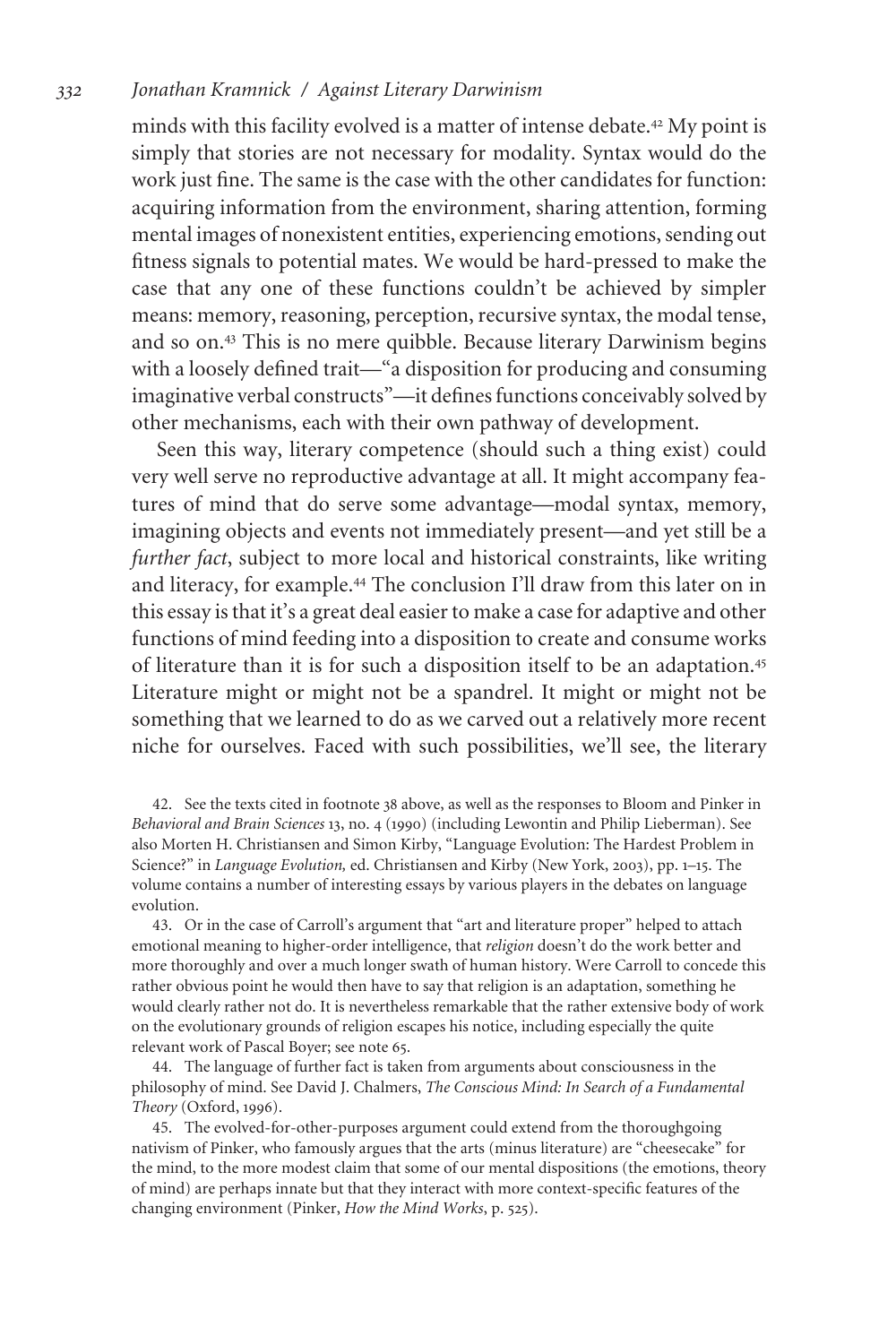Darwinists often retreat to the idea that literature provides enduring themes or values, now validated by the latest science. No wonder the press loves them.

## **Literature and the Innate Mind**

My point so far has been that literary Darwinism has a stranger relation to the biological and cognitive sciences than one might assume at first glance. The side it takes in long-standing debates over the nature and meaning of natural selection gives it little room to find a purpose for its favorite trait (literary competence, liking literature, or what have you). I will now turn the argument in a different direction and ask if such a trait is the kind of thing that could be selected for and innately specified in the first place. Inferences from universal to innate to adaptive are increasingly common in popular science, but they are always hard to defend. One cannot just assert that some capacity is innate, for example. One needs to define the capacity and show how it satisfies some relatively stringent criteria. In the present section, I'll attempt to reconstruct the kind of case literary Darwinism would have to make were it to have any hope in saying that a capacity like storytelling is biologically part of our species. I take no position on nativist theories in cognitive science itself. Rather, my goal is to show what the literary Darwinist argument would have to look like were it to be consistent with the theory it uses.

Theories of innate psychology have a long pedigree and come in many varieties. The shared idea is that minds not only learn from the environment but also come into the world with preset traits and knowledge.<sup>46</sup> In the classical example from the first cognitive revolution of the 1950s, Chomsky's model of universal grammar asserted that all minds have innate parameters for linguistic expression. For instance, prepositions can either precede or follow nouns, and the role of the environment in which a person matures is simply to set this switch in one or the other direction.<sup>47</sup> In this respect, to say some trait is innate is not to say that it is fixed in

46. Debates over innateness go back to Plato and were a touchstone during the Enlightenment, but the relevant context for literary Darwinism would be the fallout from the first cognitive revolution and the subsequent attempt by evolutionary psychology to argue that innate capacities are also adaptations. For the long history, see *Innate Ideas,* ed. Stephen Stich (Berkeley, 1975). For more recent interventions, see, on the antinativist side, Fiona Cowie, *What's Within: Nativism Reconsidered* (Oxford, 1999), and, on the nativist side, Pinker, *The Blank Slate*.

47. On the head-direction parameter, see Chomsky, *Lectures on Government and Binding: The Pisa Lectures* (Berlin, 1993) and "Principles and Parameters in Syntactic Theory," in *Explanation in Linguistics,* ed. Norbert Hornstein and David Lightfoot (London, 1981), pp. 32– 75, and Mark C. Baker, *The Atoms of Language: The Mind's Hidden Rules of Grammar* (New York, 2001), pp. 68–75.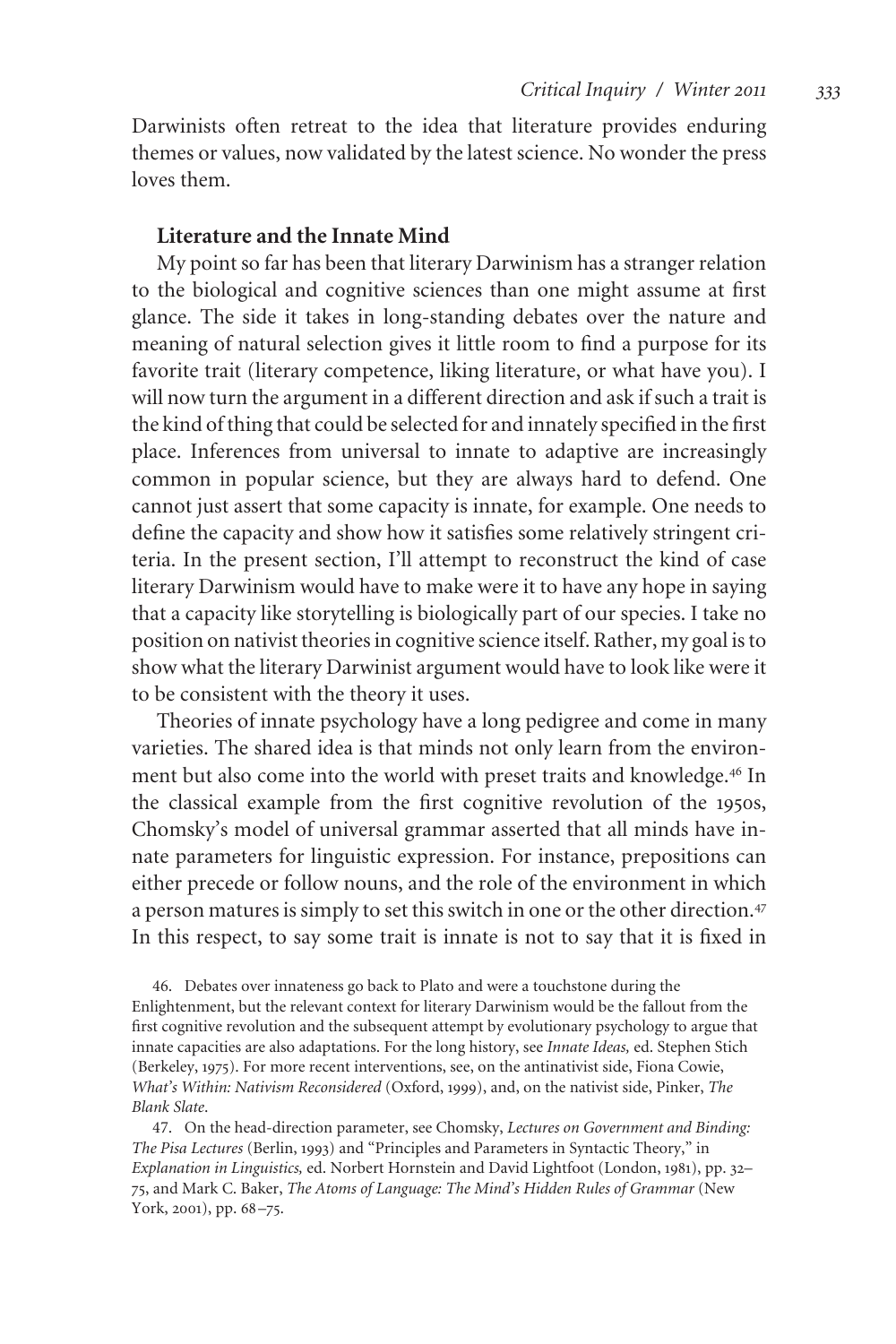advance or present at birth; it is to say, rather, that it is shaped by parameters or instructions that are prior to experience. So the question of nativism often comes down to where one places the emphasis with respect to the contribution from the organism and the contribution from the stimulus. As we have seen, literary Darwinism tacitly presupposes the strong form of psychological nativism provided by evolutionary psychology. All minds enter the world with a common structure and set of tools. This structure and set of tools are part of the genetic endowment and develop independently of environment or learning. The particular culture in which an individual matures merely fills in content or turns the switches in one direction or the other. Each feature of the innate mind, moreover, is present in us now because it solved an adaptive problem in the past. Liking literature on this account is simply one of the many things that we do by nature.<sup>48</sup> Thus Dutton:

The arts, like language, emerge spontaneously and universally in similar forms across cultures, employing imaginative and intellectual capacities that had clear survival value in prehistory. The obvious surface differences between art forms cross-culturally no more argues against their instinctual origins than the differences between Portuguese and Swahili show that language does not rely on a universal ensemble of instinctive capacities. [*AI,* p. 5]

Dutton craftily weaves innateness together with adaptation, two elements of the argument that might otherwise be kept apart. And this is no surprise. While one might have innateness without adaptivity (think of the funny bone or handedness), one cannot have adaptivity without innateness.<sup>49</sup> So the argument draws an analogy between art and universal grammar. Just as every human has a linguistic competence in the capacity to learn a language and produce grammatical expressions, so every human has an aesthetic competence in the capacity to appreciate or create works of art.<sup>50</sup>

48. Thus Dutton: "The love of fiction—a fiction instinct—is as universal as hierarchies, marriage, jokes, religion, sweet, fat, and incest taboo" (*AI*, p. 109).

49. The funny bone and handedness are merely extreme examples of morphological traits that, while innate, are likely by-products. The longstanding point of Gould and Lewontin is that adaptationism conflates selection—the process whereby traits remain over time—with adaptation, the process by which certain traits confer a fitness advantage. To postulate something as innate is not therefore to postulate that it is adaptive.

50. Since this passage occurs at the beginning of the study, Dutton is in the business of saying all the arts are innate and adaptive. Of course, the argument would come with the significant burden of discriminating among, say, graphic, literary, and musical art, between vision, language, and hearing as cognitive systems.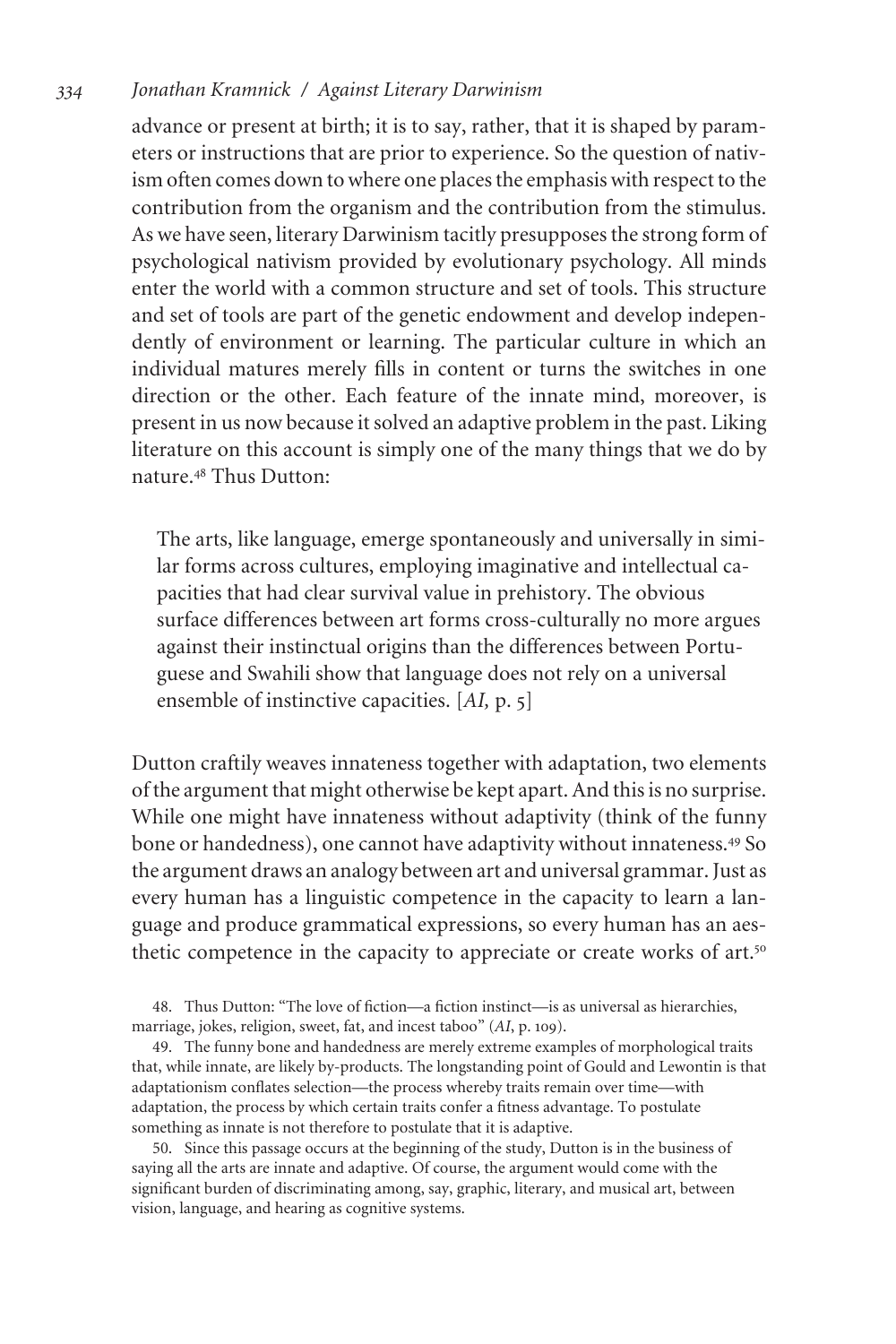Despite the apparent dissimilarity among tastes from place to place or across time, all humans share this innate aesthetic endowment. Once we accede to this, Dutton thinks, it is only a matter of time before we realize that such an innate competence must also be an adaptation.

The analogy to language brings with it however some questions that are (again) very difficult to answer. The argument for literary as well as linguistic competence should have some clear sense of what the properties of this feature are, not just what it does and why it's there, but what it *is*. For the sort of story the literary Darwinists would like to tell to work, liking or making literature must be more than a disposition or appetite or tendency; it must be a particular way of manipulating or responding to a unique kind of data, in a manner similar to a language module extracting and producing grammatical expressions. Here again is the definition provided by Buss and his students: "Psychological adaptations are information processing circuits that take in delimited units of information and transform that information into functional output designed to solve a particular adaptation problem." Given the extent of the claims made by literary Darwinism it seems fair to ask, what are the units of information attended to by a literature module, and what is the design of the expressions or artifacts it produces? Or in Dutton's terms, what is the "universal ensemble" of intellectual and imaginative capacities that engender the artifacts we come to know as literature?

The analogy between linguistic and literary competence makes a familiar move. The apparent fact of cultural dissimilarity relies on a universal and innate similarity. Since we may easily grant that a faculty for language is innate, we ought to do the same for literature, which also has a general structure despite appearances to the contrary. So how long can one sustain the analogy between literary and linguistic competence? Several features would seem to be important in making language the prototype for an innate mental faculty.

1) *Universality*: All humans have a language just as all humans have legs and livers.

2) *Domain specificity*: Beneath the surface diversity of human languages there is a common set of rules specific to this individual activity.

3) *Ontogenesis*: Language has a regular pace of development across time and place; it is "grown" according to a predictable schedule of acquisition, error, and the like.

4) *Poverty of the stimulus*: Language develops faster than the available data would explain, which suggests an innate, internally held body of knowledge.

5) *Speed and encapsulation*: Linguistic processing is separate from and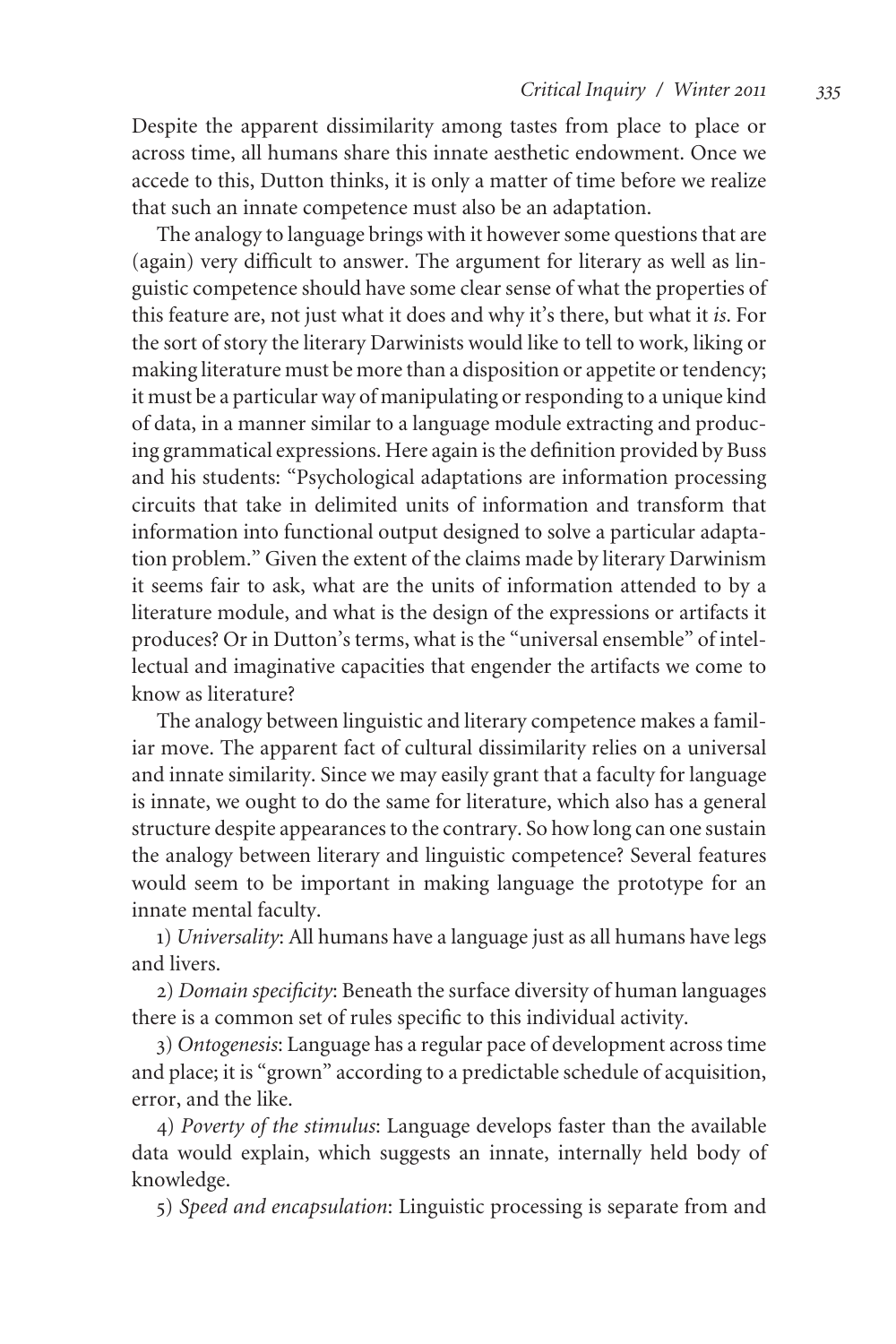faster than other, more "domain general," kinds of mental activity. It works on a restricted database (words, phonemes) and cannot be accessed or manipulated.

I asked earlier what features a disposition to enjoy or create works of literature would need to have for it to be an innate part of our cognitive repertoire. I'm not suggesting that the above would provide a checklist so much as a vague likeness. If enjoying literature is the kind of thing that can be innately specified and inherited across the duration of human history, one would expect it to have intrinsic features *like* those of language.<sup>51</sup> So while talk of literary competence or a literature module might seem a little odd, the point again is to see whether literary Darwinism is consistent with the model it invokes. When Dutton and others equate literary with linguistic competence, after all, they do so for a reason. A great deal hangs on the analogy working as an argument.

Let's consider the parts of the analogy one at a time and see if they actually make a working thesis:

*Universality*. The literary Darwinists make frequent claim to the ubiquity of literary taste and production. All cultures at all times in all places (so it is said) produce and consume literature. This is an empirical thesis and is on occasion supplemented with some evidence.<sup>52</sup> But what might it mean were it to be true? Were we to discover or just stipulate that something like literary taste and production is present in all cultures at all times, our explanation would again be limited (drastically so) to what could be said about oral production. Writing and reading are historically recent and therefore something one learns. Global illiteracy confirms this every day. Therefore, the claim for universality obliges its adherents (again) to downplay or eliminate the difference between written and spoken texts. Even

51. This is not a brief on behalf of (Chomskyan) linguistic nativism. My argument remains agnostic on the matter. For recent criticism of the paradigm, see Deacon (note 34 on language evolution above) and also the revival of the Sapir-Whorf hypothesis that national language shapes thought. See in particular Lera Boroditsky, "Does Language Shape Thought? Mandarin and English Speakers; Conceptions of Time," *Cognitive Psychology* 43, no. 1 (2001): 1–22 and "Linguistic Relativity," in *Encyclopedia of Cognitive Science,* ed. Lynn Nadel (Hoboken, N.J., 2003), pp. 917–21, www.credoreference.com/entry/wileycs/linguistic\_relativity. Literary Darwinism, like evolutionary psychology, aligns nativism with adaptation and extends both to the domain of the aesthetic. If linguistic nativism roughly on the Chomskyan model is not true, then neither is literary Darwinism.

52. Sugiyama, "Reverse-Engineering Narrative" and *LSH* present some studies about the global prevalence of literary culture. So does Tooby and Cosmides, "Does Beauty Build Adapted Minds? Toward an Evolutionary Theory of Aesthetics, Fiction, and the Arts," *SubStance* 30, nos. 1–2 (2001): 6–27. Often the claim is just asserted. Dan Everett's work on the Pirahã of northern Brazil has revealed, he claims, at least one culture that has no art and no narrative (fictional or otherwise). See John Colapinto, "A Reporter at Large: The Interpreter," *The New Yorker*, 16 April 2007, pp. 118–37.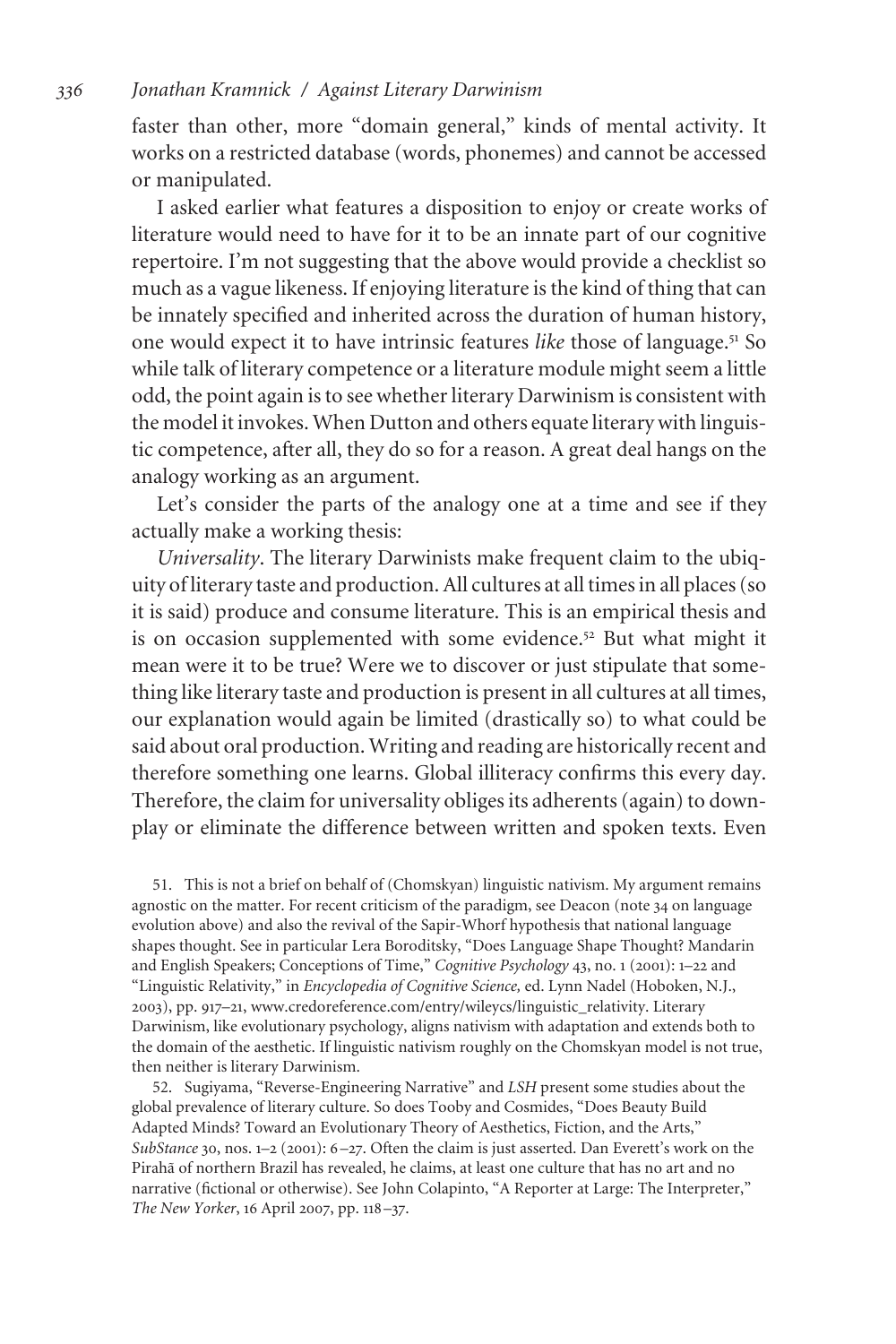this lower-level universality, however, wouldn't seal the deal on an innate or adaptive faculty for literature. After all, universality as such does not prove innateness, or else a nativist theory of language could stop with the mere ubiquity of human speech. There are clearly some universals (or near universals), like clothing and cooking, which are less likely to be innate than to be perennial responses to recurrent problems.<sup>53</sup> So even if everyone reads or listens to stories, that might just be because stories have become part of our inherited culture, something everyone *learns*. To prove innateness, one would need to connect the universal practice to an underlying system of rules and constraints.<sup>54</sup>

*Domain Specificity*. One way to exclude a nonnativist explanation for the ubiquity of literature, therefore, is to show that enjoying and creating literary works (however they may be defined) is in fact constrained by a set of rules that play a role analogous to a grammar. One might make recourse in this regard to the tradition of formal analysis that looks for these kinds of rules. Vladimir Propp's morphology of the folktale, for example, draws an analogy between parts of stories and parts of an organism as a way of enumerating the relevant components of all fairy tales.<sup>55</sup> Tales break down to "functions" arranged in a "sequence."<sup>56</sup> The best-case scenario for the literary nativist might proceed along these lines and extend the analogy, so functions resemble parts of speech and sequences resemble syntax. Like universal grammar, functions and sequences are *"stable, constant elements in a tale, independent of how and by whom they are performed."*<sup>57</sup> And like a natural language, a folktale is known for a "two-fold quality": "multiformity, picturesqueness, and color, and on the other hand, its no less striking uniformity, its repetition."<sup>58</sup> But the analogy would confront some difficulties. Propp himself declined to explain the uniformity of fairy tales according to the uniformity of the human mind. There were just too many other kinds of tales with separate kinds of rules.<sup>59</sup> The closer one gets to form, on his view, the closer one also gets to diversity and historical cir-

53. See Jesse Prinz, "Is Morality Innate?" in *The Evolution of Morality*, vol. 1 of *Moral Psychology,* ed. Walter Sinnott-Armstrong (Oxford, 2008), pp. 367–406.

54. For further discussion of the candidate features of innate cognition, see Tom Simpson, "Toward a Reasonable Nativism," in *The Innate Mind,* ed. Peter Carruthers, Stephen Laurence, and Stich, 3 vols. (Oxford, 2005–7), 1:122–39.

55. *LSH* contains two chapters (pp. 91–126) on folk and fairy tales without a single reference to Propp. This is too bad.

56. See Vladimir Propp, *Morphology of the Folktale,* trans. Laurence Scott, ed. Louis A. Wagner, 2d ed. (1928; Bloomington, Ind., 1958), pp. 71–79. Propp's study is of the fairy tale, which he understands as a subset of the folktale along with animal tales, jokes, and anecdotes.

57. Ibid., p. 21.

58. Ibid., pp. 20–21.

59. See ibid., p. 96.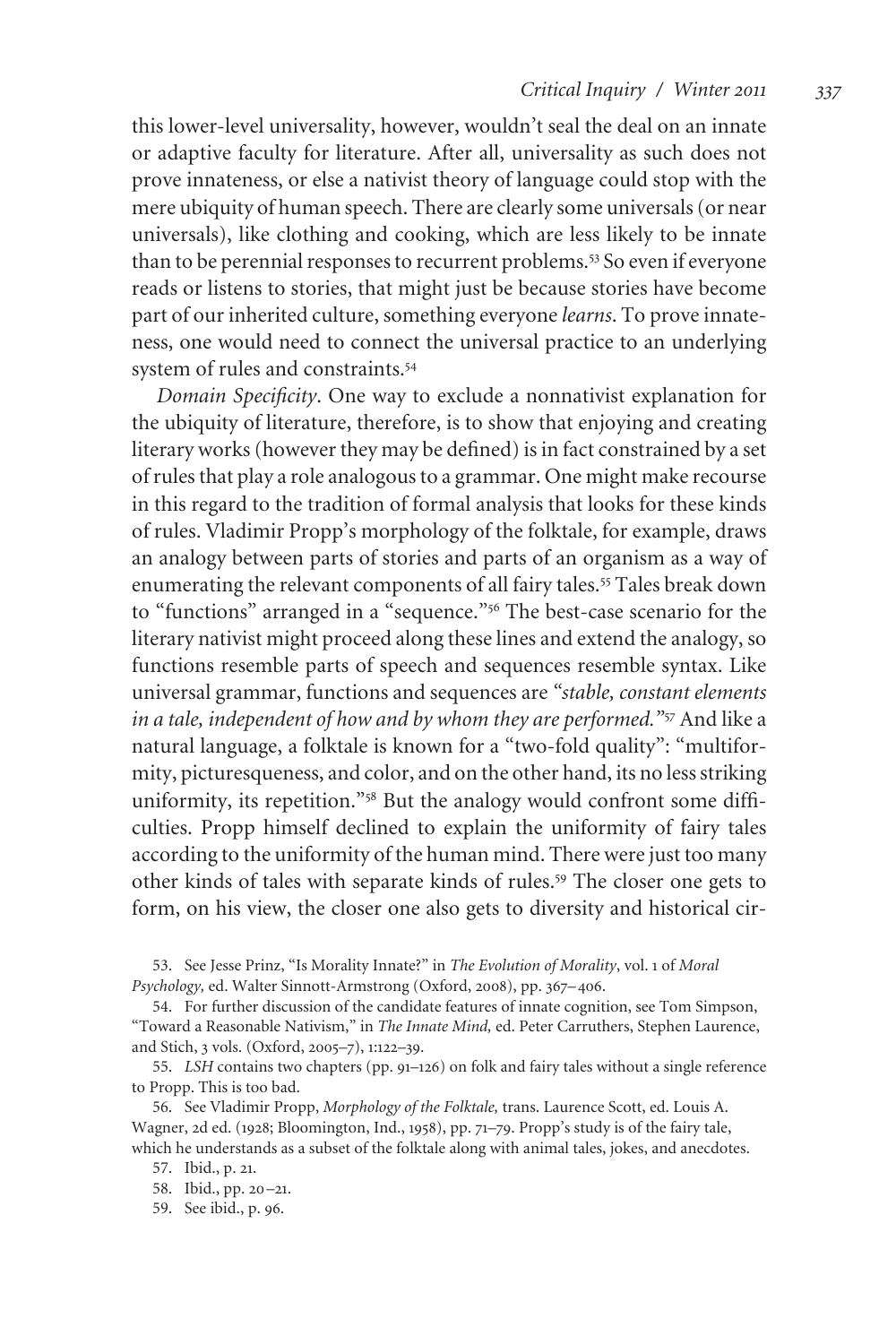cumstance. Literary Darwinism wants to say that the closer one gets to form, the closer one gets to the universals selected for during the Pleistocene. And what are these forms? By a sleight of hand, the innate parameters for the telling of stories move away from anything we might identify as either formal or grammatical and toward the usual thematic obsessions of evolutionary psychology. When Dutton turns to works of fiction, for example, he makes a great deal of what he calls, following Christopher Booker, the "seven basic plot templates," the "universal themes of love, death, adventure, family, conflict, justice, and overcoming adversity" (*AI,* pp.127,132). These "blueprints for story plots" constitute the mind's innate contribution to works of fiction (*AI,* p. 131). They precede any literary artifact we encounter. The nature of this contribution, however, is unclear. The mind would not seem to supply rules that would structure, constrain, or engender this or that story; rather it would supply "the deep themes that fascinate us in fictions" (*AI,* p. 131). Academic literary criticism of course recoils from this sort of thing and for good reason. We are left with no accounting for how these themes (should they exist) make their way into any given artifact we care to explain. Instead the argument seems to move in the other direction, with genial-sounding themes glancing off of individual texts and making their way to all minds. I will return to this recourse to thematic and sentimental criticism in the final section below; I would only observe now that it fails to provide an account of how the mind responds by nature to or creates any kind of artifact.

*Ontogenesis*. One source of evidence for the linguistic nativist is the regular schedule of language learning among healthy children. Were language taught, so the story goes, children might pick it up at various speeds. And yet despite the best or worst efforts of parents, children tend to grow their language at more or less the same rate. The inference follows that language learning is served by some sort of innate mechanism. Friends of psychological nativism have extended the inference from ontogenesis to other domains, from theory of mind (the recognition of mental states in other people) to morality.<sup>60</sup> Under certain experimental parameters, chil-

60. The research on theory of mind is vast and rapidly becoming a staple of cognitive theories of art and literature; see for example Blakey Vermeule, *Why Do We Care about Literary Characters?* (Baltimore, 2009), and Lisa Zunshine, *Why We Read Fiction: Theory of Mind and the Novel* (Columbus, Ohio, 2006). The argument for innate development on the analogy to language is set forth eloquently in Simon Baron-Cohen's popular crossover, *Mindblindness: An Essay on Autism and Theory of Mind* (Cambridge, Mass., 1995). The argument for innate moral competence is much more controversial (for obvious reasons). For several different arguments in favor of moral nativism, see Frans De Waal, *Primates and Philosophers: How Morality Evolved,* ed. Stephen Macedo and Josiah Ober (Princeton, N.J., 2006); Jonathan Haidt and Craig Joseph, "The Moral Mind: How Five Sets of Innate Intuitions Guide the Development of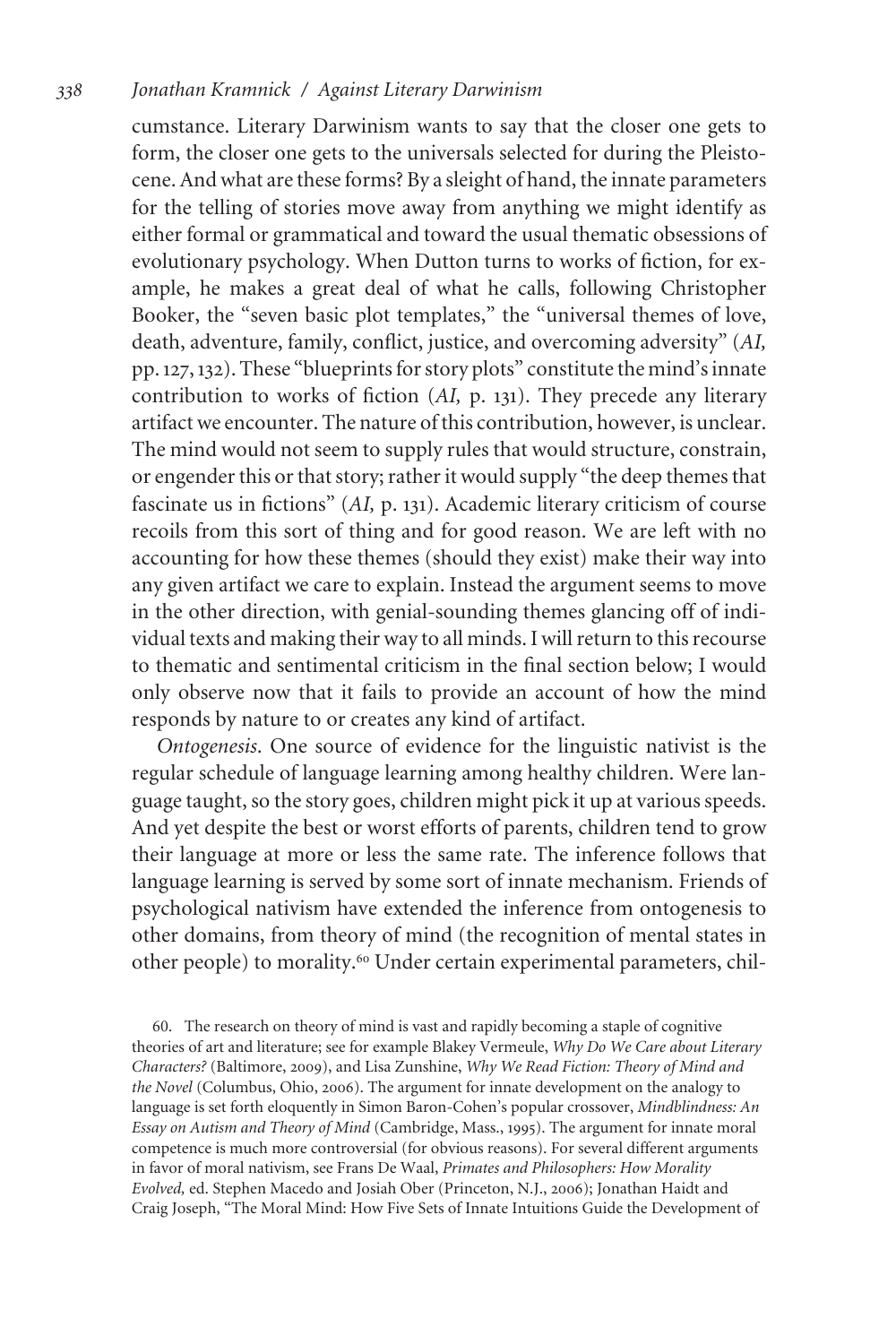dren can be shown to develop a theory of mental states on a regular schedule without explicit instruction.<sup>61</sup> Likewise, on some sets of evidence, children demonstrate norms of fairness and cooperation at predictable intervals.<sup>62</sup> Can the same be said for something like literary competence? Boyd thinks so. On his account, an interest in art, including the art of storytelling, "develops reliably in all normal humans without special training." Moreover, "the fact that it emerges early in individual development—that young infants respond with special pleasure to lullabies and spontaneously play with colors, shapes, rhythms, sounds, words, and stories—particularly supports evolutionary against nonevolutionary explanations" (*OS,* p. 73). Since the interest appears so early, Boyd argues, it must be innate, and since it is innate it must be adaptive. The inference from early to innate to adaptive, however, raises some further questions. If the arts are innate and develop without training, we would expect each of them to come online according to separate schedules and to have separate rules, as in the case, for example, of vision and language. What, then, apart from an indifferent response to stories and sounds in the very young would demonstrate how literary competence matures? One potentially promising body of research has focused on the advent of pretense, imagination, and pretend play in very young children. According to some, children regularly show a capacity for acting as if something is the case between eighteen and twenty-four months, so that for example if a cup is full of pretend water the floor beneath it will become pretend wet in the event the cup is tipped.<sup>63</sup> In other words, the ability to bracket our ordinary sense of the external world and establish an internally consistent, counterfactual version of things may develop on a regular schedule across humans. So there's a reasonable chance that pretending and imagining are innate. There's also a reasonable chance that pretense and imagination feed into the way that older children understand fictional worlds.<sup>64</sup> Yet the moral of

Many Culture-Specific Virtues, and Perhaps Even Modules," in *The Innate Mind,* 3:367–92; and Hauser, *Moral Minds: How Nature Designed Our Universal Sense of Right and Wrong* (New York, 2006). For the contrary argument, see Prinz, *The Emotional Construction of Morals* (Oxford, 2007).

<sup>61.</sup> Thus nonautistic children pass the "false-belief" task around age four. They are able to understand that other people have beliefs that may be false, as in the fabled "Sally-Ann" hidden marble test. See Baron-Cohen, *Mindblindness,* pp. 1–9.

<sup>62.</sup> See Jerome Kagan, "Morality and Its Development," in *The Neuroscience of Morality: Emotions, Brain Disorders, and Development,* vol. 3 of *Moral Psychology,* ed. Sinnot-Armstrong (Cambridge, Mass., 2007), pp. 297–312.

<sup>63.</sup> See for example Alan M. Leslie's influential paper, "Pretense and Representation: Origins of 'Theory of Mind,'" *Psychological Review* 94, no. 4 (1987): 412–26.

<sup>64.</sup> See Deena Skolnick and Bloom, "What Does Batman Think about SpongeBob?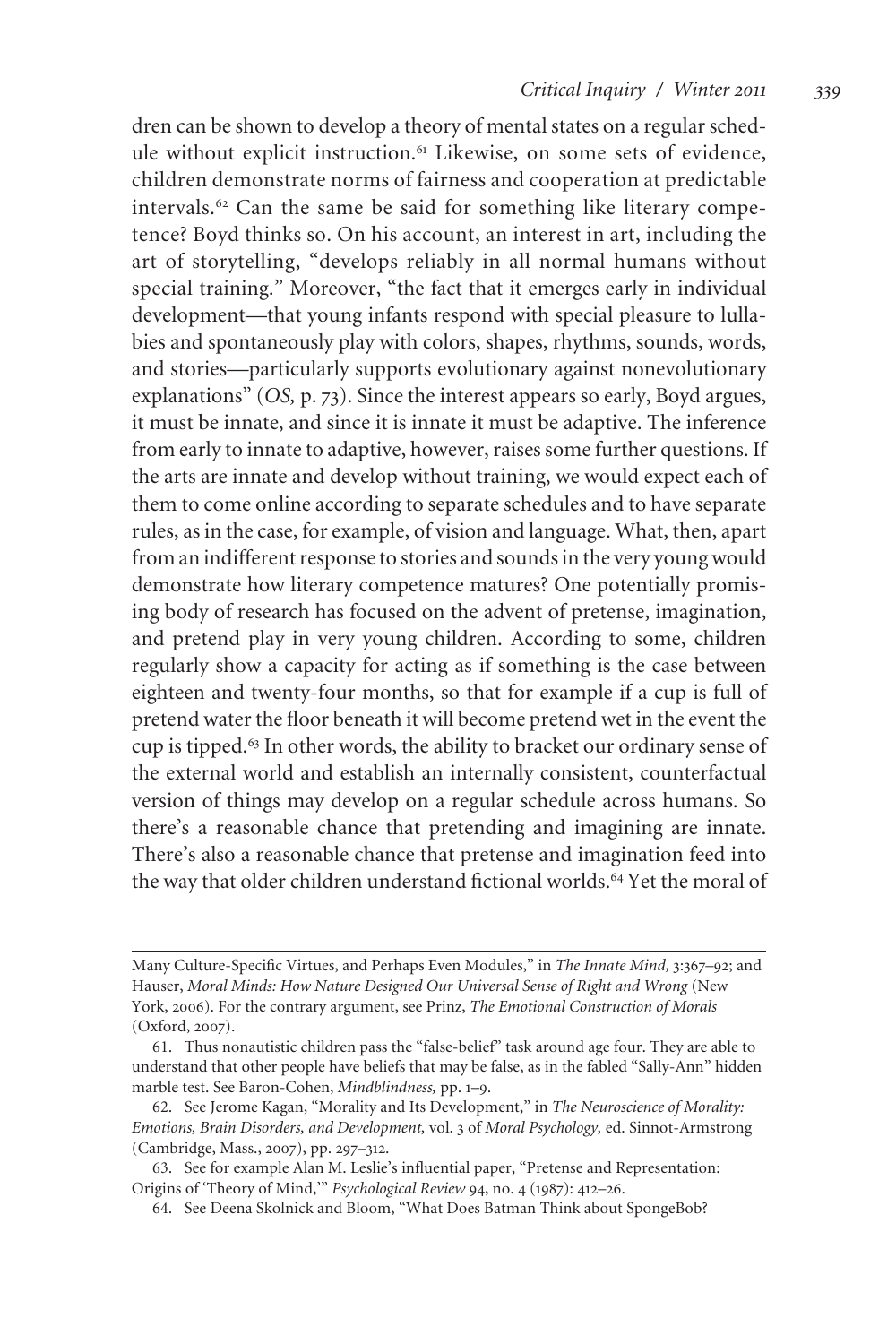this finding is not easy to draw. Pretense and imagination are likely to be features of any model of literary competence. But they are clearly not identical to such competence. Reading or attending to fictions would require other faculties or skills to be in working order alongside pretense, each of which might come online independently of the other, from language to memory to the emotions and beyond. Likewise, imagination and pretense might well feed into other dispositions, like a tendency for religious belief, as Pascal Boyer and Paul Bloom have argued.<sup>65</sup> In other words, the regular pattern in which pretend play develops in young children provides evidence that literary competence (if we can speak this way) is built from features of mind selected (if at all) for *other* purposes.

*Poverty of the Stimulus*. The early cognitive revolution reintroduced nativism to talk about the mind by arguing that the stimulus from the environment was insufficient to produce the sort of response that behaviorists claimed amounted to learning a language.<sup>66</sup> The influential conclusion from this observation was that the mind must have an innate repertoire of grammatical rules that exceeds the evidence available from experience. Children extract examples from the environment but then expand or compute them at a rate of learning that cannot be explained without recourse to internal processes and innate knowledge. I have no interest in adjudicating this equally significant and controversial thesis about language. I would only point to its ineliminable connection to nativist theories about other mental faculties, like moral judgment. "The appeal to explicit moral instruction," Susan Dwyer writes, "will not provide anything like a satisfactory explanation of the emergence of mature moral competence. What we have here is a set of complex, articulated abilities that . . . emerge over time in an environment that is impoverished with respect to the content and scope of their mature manifestations."<sup>67</sup>

Children's Understanding of the Fantasy/Fantasy Distinction," *Cognition* 101, no. 1 (2006): B9– B18.

<sup>65.</sup> See Pascal Boyer, *Religion Explained: The Evolutionary Origins of Religious Thought* (New York, 2001) and "Religious Thought and Behaviour as By-Products of Brain Function," *Trends in Cognitive Science* 7, no. 3 (2003): 199–224, and Bloom, "Religion Is Natural," *Developmental Science* 10, no. 1 (2007): 147–51. Boyer's conclusion is quite relevant to the present argument and provides an indirect correction to the literary Darwinists, namely, the higherorder disposition toward religious belief is a by-product of, and cobbled together from, mental faculties and systems evolved for other reasons.

<sup>66.</sup> This is one of the points of Chomsky's famous review of B. F. Skinner, *Verbal Behavior* (New York, 1959), though the phrase itself doesn't appear until his *Rules and Representations,* p.34.

<sup>67.</sup> Susan Dwyer, "Moral Competence," in *Philosophy and Linguistics,* ed. Kumiko Murasugi and Robert Stainton (Boulder, 1999), p. 173. See also John Mikhail, "The Poverty of the Moral Stimulus," in *The Evolution of Morality*, pp. 361–66.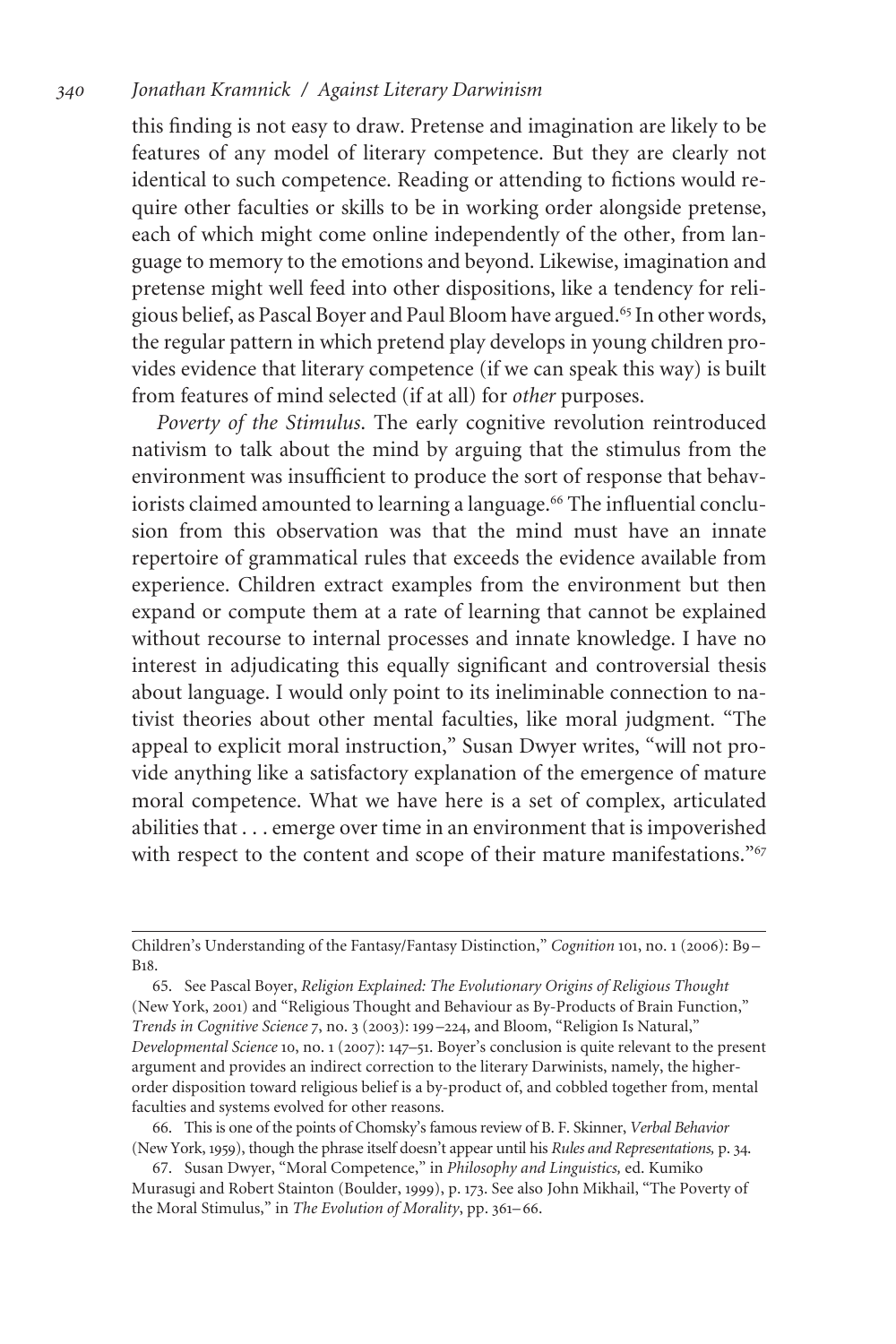Whatever one might think about this kind of argument, one would have to grant that it has at least a kind of formal coherence. The parts of the analogy fit together, and for this reason the validity is an empirical question. It would be exceedingly difficult to find a way to write a similar series of sentences about what Carroll calls "art or literature proper." Linguistic and moral nativists have recourse to ideas of innate content, whether the rules of grammar or of conduct. As we've seen from the example of narrative morphologies, even the best-case presentation of shared literary parameters might tell us very little about an innately held faculty for literature. In this respect, literature is a poor fit to a poverty-of-thestimulus-type argument on logical or a priori grounds. Literary competence might not be the kind of thing that could develop in advance of stimulus.<sup>68</sup> Elements of literary competence might be, but to say this (again) would be to run a very different kind of argument.

*Speed and encapsulation*. One particularly thorny point in the debate over modularity was the claim by some that innate mental systems must work fast on a restricted database and thus be inaccessible to conscious manipulation.<sup>69</sup> Consider this: From the soup of ambient noise, the language faculty extracts units of sound and immediately parses them into sentences. One doesn't have to work at all to hear speech as language. One just does. The lesson is supposed to apply equally to other modules as well. Fodor puts it like this: "You can't help hearing an utterance of a sentence (in a language you know) as an utterance of a sentence, and you can't help seeing a visual array as consisting of objects distributed in threedimensional space. Similarly, mutatis mutandis, for the other perceptual modes: you can't, for instance, help feeling what you run your fingers over as the surface of an object."<sup>70</sup> Fodor's point is that the speed with which linguistic and other information is extracted from the environment corresponds to the inaccessibility of the raw data, either from one module to another or from one module to regular, "domain general" intelligence. Try as one might, one cannot make a sentence sound like noise. The same is the case for vision. Presented with an optical illusion, like the Müller-Lyer drawing (two parallel arrows with ends pointing in opposite directions) or

<sup>68.</sup> For an attempt to make it work, see *OS,* pp. 88–95.

<sup>69.</sup> Those who want to extend modularity across the mind and align modules with selection pressures often jettison encapsulation so that modularity can apply to any adaptive function. This was one of the main sticking points in the Fodor versus Pinker debate.

<sup>70.</sup> Fodor, *The Modularity of Mind*, pp. 52–53.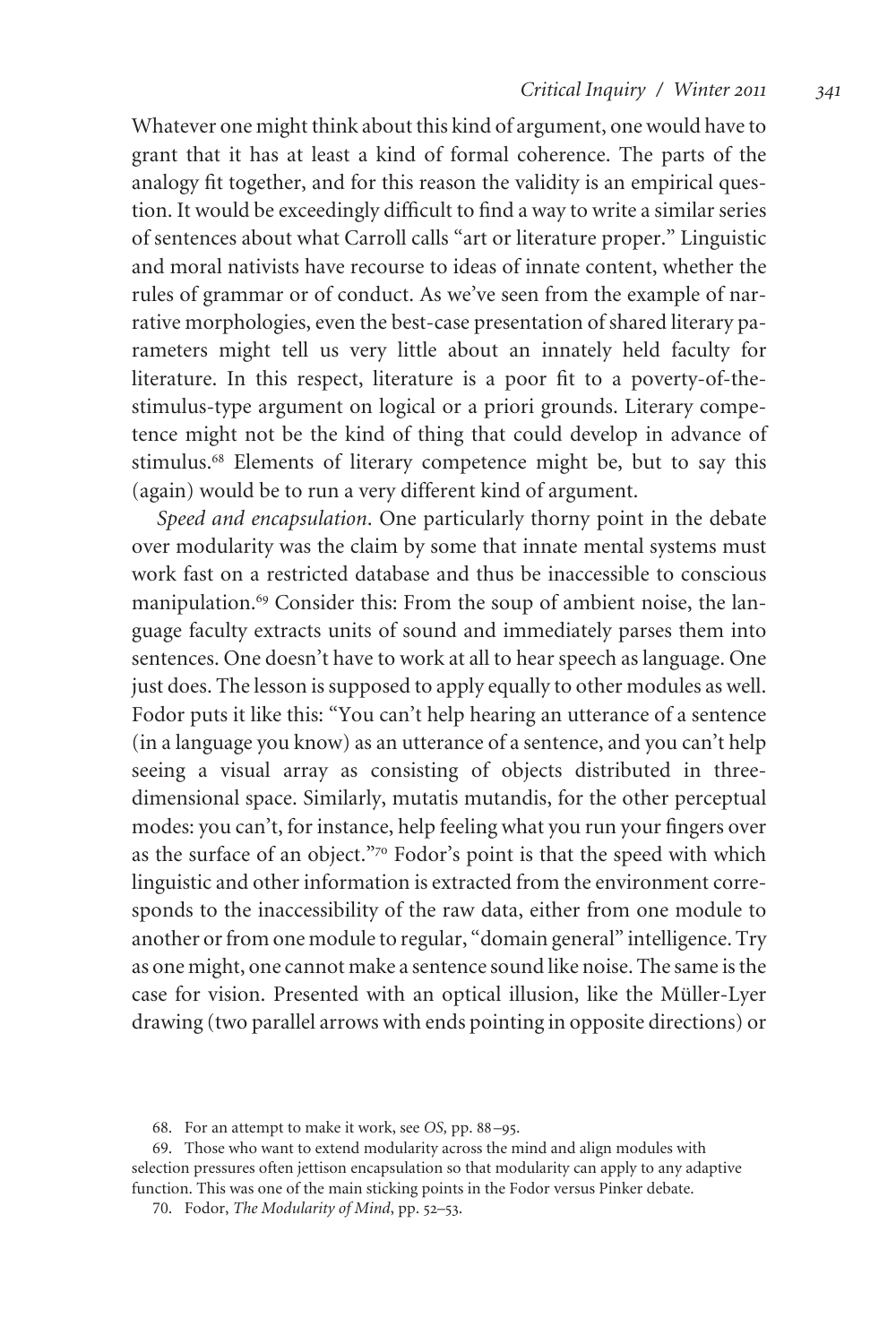the appearance of the sun at the horizon, my visual experience will remain the same no matter what my thinking is. I cannot make myself see the lines as identical in length or the sun as ordinary sized. Therefore it is reasonable to infer, so the story goes, that modules produce output into central systems while receiving no equivalent input from them. Boyd draws a relatively loose analogy to literary processing along these lines. Just as we automatically hear noise as language or see objects in three dimensions or interpret actions in terms of mental states, he argues, so too we respond quickly by design to narrative fictions. "In the same way," he writes, "we are unable *not* to imagine and respond to the characters and events of a well-told story.... We may know that the story consists of mere words, words with no pretense to report real events," he continues, and yet "we cannot stop conjuring up and responding to the story's invented people and predicaments, and even, if occasion prompts, weeping tears at characters' fates" (*OS,* pp.189–90). I have as little access to the process in which I respond to fiction, on this view, as I do to the process in which I put together bits of sound as speech. Narrative raw materials are sealed off in roughly the same way as linguistic raw materials, hence the automatic and fast response I have to stories I know to be false. Since we respond automatically and speedily to literary artifacts, Boyd concludes, we may reasonably infer that literary competence is of a piece with other features of the adapted mind. Once again, however, the analogy seems difficult to sustain. Is literary response automatic and encapsulated in the manner of language or vision? Whereas the component bits of language or vision are inaccessible to other parts of the mind, the component bits of a text or oral performance are not, except insofar as they are made from linguistic or visual forms. So for example we might lose the details of conversational syntax or be unable to break down a visual image, but we can pretty well track the component bits of the texts themselves, the "agents and actions, character and plot, intentions and outcomes," as Boyd calls them (*OS,* p. 91). Often these bits solicit consideration that would be impossible were the system shut off from introspective access. (What does Pip see "among the joyous, heartless, ever-juvenile eternities"? Why does "she that me learneth to love and to suffer" will that "my lust's negligence be reined by reason"?) Reading or listening to stories or poems or plays may recruit or even fatigue the peripheral systems of language and vision and memory but would seem to be in some important sense distinct from them. The point is not that literature is some ethereal thing above the whirs and gears of the cognitive machinery. Were we to agree that the mind has modules, rather, we would most likely have to say they are brought to reading or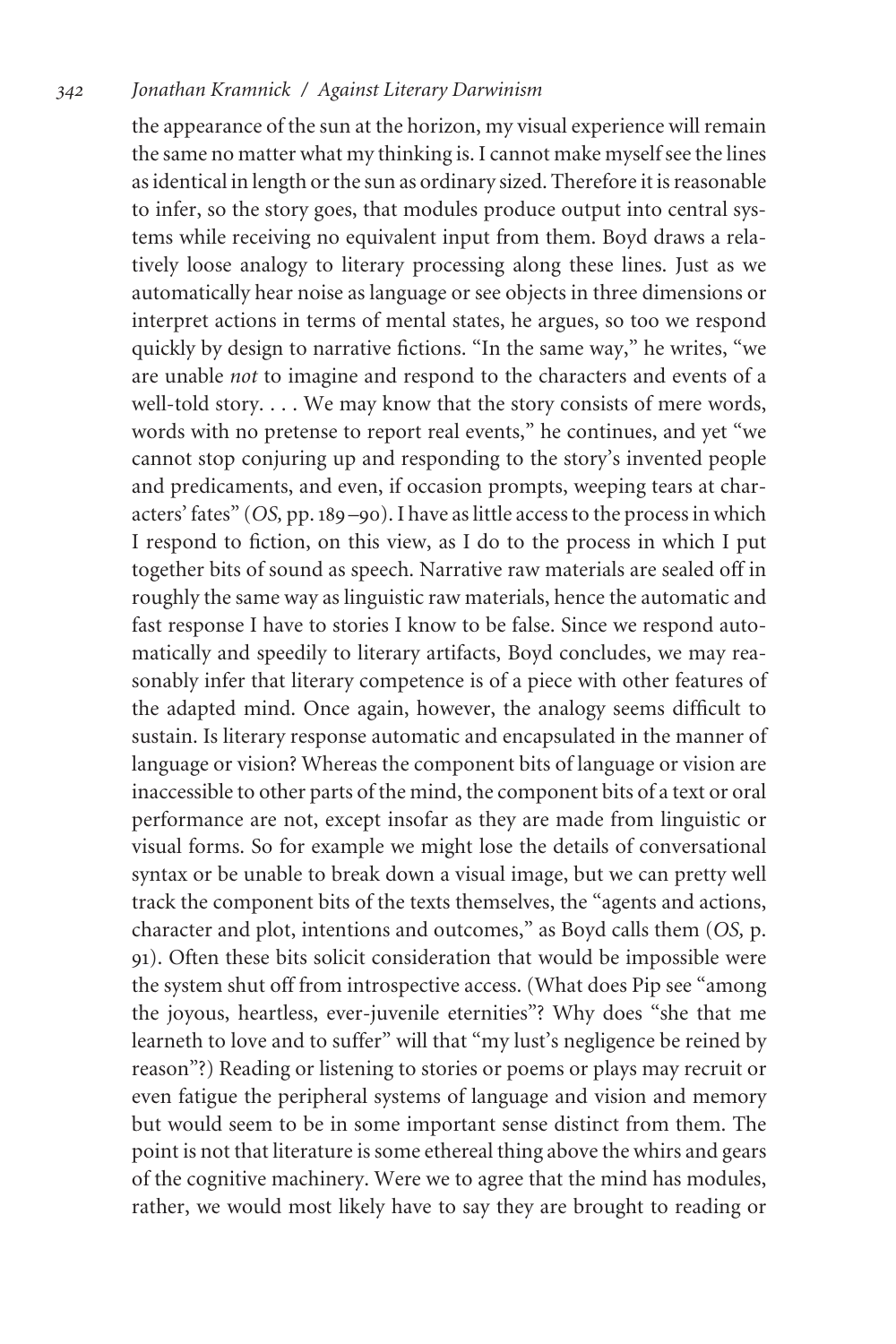attending to stories in the sense that it is hard to read without having language or sight or hard to listen without audition, and so on.<sup>71</sup>

This quick overview of literature and psychological nativism has tended throughout toward a similar end. Literary Darwinism presupposes the functional specialization of the mind and argues for a special process devoted to art and literature.<sup>72</sup> The case for such a process seems quite thin on the ground. When we consider the plausibility of a literature module or literary competence alongside the properties assumed to belong to other innate faculties of the mind, we seem moved in one of two directions: either a disposition to create and attend to literature just isn't the sort of thing that can be innately specified but is rather subject to more local and historical causes and constraints, or other bits of the mind feed into and have some sort of regular relation with creating and attending to literary texts. It may be then that the interdisciplinary project between literary studies and the sciences of mind is just to sketch out all these relations. I'll say a little more about this sort of sketch in the next section. It provides I think a kind of plausible link to cognitive science already underway elsewhere in interdisciplinary criticism.

# **Literary Studies and Science**

Literary Darwinism shares many features with earlier attacks on the humanities. The discipline of English has grown too political or theoretical or obscure or has lost touch with the values and virtues of literature, and so on.<sup>73</sup> To these familiar complaints, the literary Darwinists add the authority of Science.<sup>74</sup> Evolutionary psychology has shown that we were right all along to suspect that something has gone deeply wrong with the humanities. Literature *is* really valuable and *does* really speak to eternal truths. And yet curiously, for all this taking sides with a beleaguered Literature in the never-ending culture wars, literary Darwinism has surprisingly little to say about literary texts or forms. There is a reason for this, as we've seen.

71. For more thoughts along these lines, see Ellen Spolsky, *Gaps in Nature: Literary Interpretation and the Modular Mind* (Albany, N.Y., 1993).

72. And of course visual and linguistic capacities must also have a vastly separate timeline on the species, as Boyd at least acknowledges; see *OS,* p. 190.

73. Along with Wilson, *The Literary Animal* boasted a foreword by none other than Frederick Crews, doyen of the culture wars; see Frederick Crews, "Foreword from the Literary Side," in *The Literary Animal,* pp. xiii–xv. All the major players in literary Darwinism pause for long discussions of the terrible state of politics and theory in English departments these days. See *OS,* pp. 335–47 and Boyd's quite intemperate "Getting It All Wrong: Bioculture Critiques Cultural Critique," *American Scholar* 75, no. 4 (2006): 18–20; *LD,* pp. 29–44; and *LSH,* pp. 1–42.

74. "We cannot simply go back to literary texts," writes Boyd, "without assimilating what science has discovered about human nature, minds, and behavior over the last half-century" (*OS,* p. 3). See also *LSH,* esp. pp. 3–25.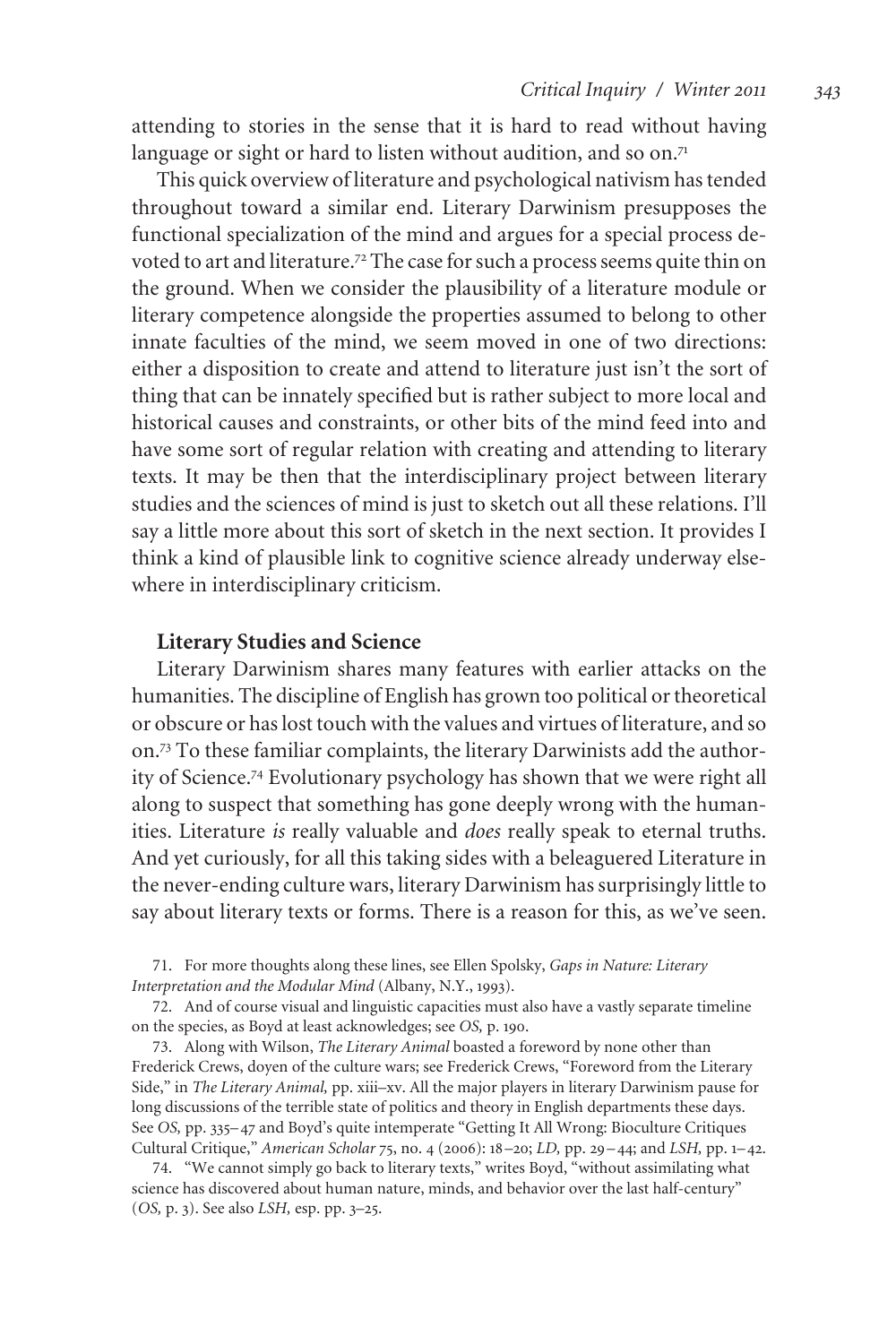Anything it could say about such forms would have to be appropriate for a prehistoric culture whose language and stories are lost forever. One suspects after a while that this is a bullet that literary Darwinism is willing to bite for the same reason that it sticks so strongly to one specific and controversial version of the science. They squeeze from the school of Pinker and Buss a story about human nature quite genial to a certain story about literature. Women do really like "cads" when they are young, "dads" when they get older; literature really does make a fully human life worth living, and so on.<sup>75</sup>

So what of Carroll's claim that literary works are "highly organized in ways that seem designed to fulfill a primary and irreducible psychological need"? In the main, the notion that some property of literary works performed some function for survival gives way to a series of plot summaries: mate selection in Austen, jealousy in Shakespeare, and so forth.<sup>76</sup> If evolutionary psychology is "relentlessly past-oriented," literary Darwinism is, as I've indicated, relentlessly *thematic*. At the extreme, the theme is a kind of microversion of the story of natural selection itself. The Darwinian saga somehow becomes the very story of most fictions. Thus (again) Dutton:

The basic themes and situations of fiction are a product of fundamental, evolved interests human beings have in love, death, adventure, family, justice, and overcoming adversity. "Reproduction and survival" is the evolutionary slogan, which in fiction is translated straight into the eternal themes of love and death for tragedy, and love and marriage for comedy.... Story plots are not, therefore, unconscious archetypes but structures that inevitably follow, as Aristotle realized and Darwinian aesthetics explain, from an instinctual desire to tell stories about the basic features of the human predicament. [*AI,* p. 132]

75. For the cads and dads argument, see Daniel J. Kruger, Maryanne Fisher, and Ian Jobling, "Proper Hero Dads and Dark Hero Cads: Alternate Mating Strategies Exemplified in British Romantic Literature," in *The Literary Animal*, pp. 225–43.

76. See Carroll's essay on Austen in *LD,* pp. 187–215, and Daniel Nettle, "What Happens in *Hamlet?* Exploring the Psychological Foundations in Drama," in *The Literary Animal*, pp. 56 –75. In a recent essay, Carroll distinguishes between "vulgar" literary Darwinism concerned only with "Darwinian themes in works of literature" and "more sophisticated forms [that] recognize that literature does not simply represent typical or average human behavior" (Carroll, "Three Scenarios for Literary Darwinism," *New Literary History* 41 [Winter 2010]: 59, 60). What this seems to mean is that such things as "the primary need to acquire resources and to mate successfully" may not always be depicted in a novel like *Pride and Prejudice* (his example) but that such "species-typical patterns form an indispensable frame of reference" (*LD*, p. 204).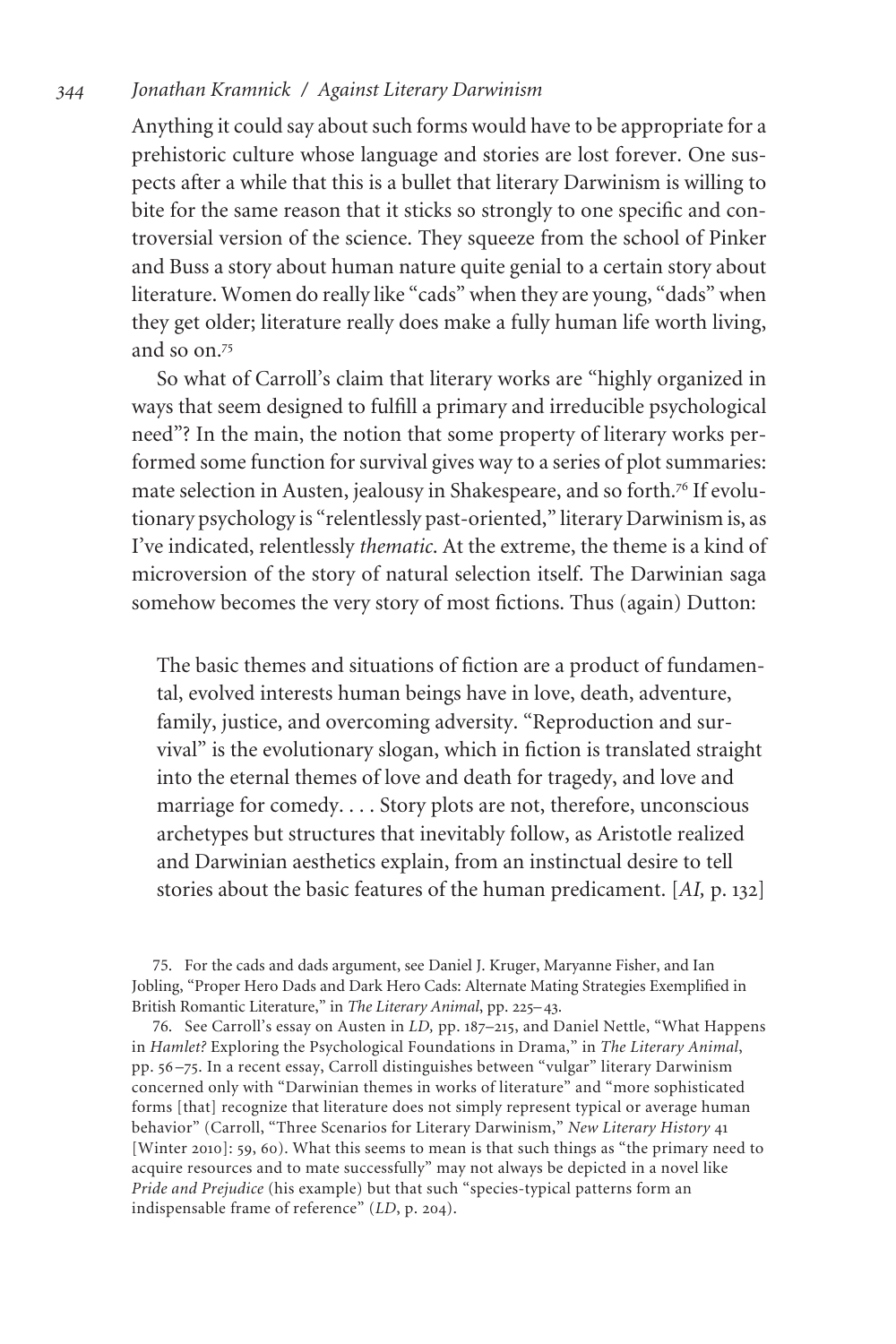This paean to universal humanity and the great themes of love and death seems quite apart from the promised attention to design. Where design might twist or arrange or put in relation themes of one sort or another, literature on Dutton's view provides a kind of naked access to them. The last sentence is in this respect quite telling. The disposition to tell stories is an adaptation because it helped us survive and was passed on with reproduction. The stories we tell are (oddly) about this process of survival and the passing on of things like stories. We need not have any idea how any design specific to literary form mediated this trait. Form turns to plot and plot to theme.

Literary Darwinism promises to show that literature played an important role in the evolution of the species, but what adaptive function could be served by bare themes, by subject matter as such? Failing to describe how "the adapted mind produces literature," literary Darwinism often falls back on more general and even genteel notions of improvement (*LD,* p. xii). The move has a certain logic. Literary Darwinism has a difficult time finding a place for literary forms in the story of adaptation under selection pressure. At the same time, it is committed to the proposition that literature must have helped us to become the species we are. The result of this curious imbalance is that literature simply is *about* who we are in a relatively straightforward and uplifting sense. Literary texts provide "lively and powerful images of human life suffused with the feeling and understanding of the astonishingly capable and complete human beings who wrote them."77 There is something tender-hearted in this bid for the function of literature to create "healthy human possibility" (*LD,* p. 68). It exchanges a hardheaded naturalism for mushier notions of moral cultivation

#### 77. The quotation is from Carroll on *David Copperfield*. It is worth citing in full:

What [David] gets from [the books in a neglected store near his room] are lively and powerful images of human life suffused with the feeling and understanding of the astonishingly capable and complete human beings who wrote them. It is through this kind of contact with a sense of human possibility that he is enabled to escape from the degrading limitations of his own local environment. He is not escaping from reality; he is escaping from an impoverished reality into the larger world of healthy human possibility. By nurturing and cultivating his own individual identity through his literary imagination, he enables himself to adapt successfully to this world. He directly enhances his own fitness as a human being, and in doing so he demonstrates the kind of adaptive advantage that can be conferred by literature. [*LD*, p. 68]

This passage is exceedingly strange, shot through with moral language—the fullness and healthiness of certain kinds of lives—that would have sat fine with F. R. Leavis. At the same time, Carroll seems to believe that reading provides a fitness, which of course it cannot do. It is literally impossible for what David reads to prove the adaptive value of literature as Carroll understands it elsewhere. Reading might (or might not) make David a more ethical person and provide for him a fuller life, but it does nothing to affect his genes.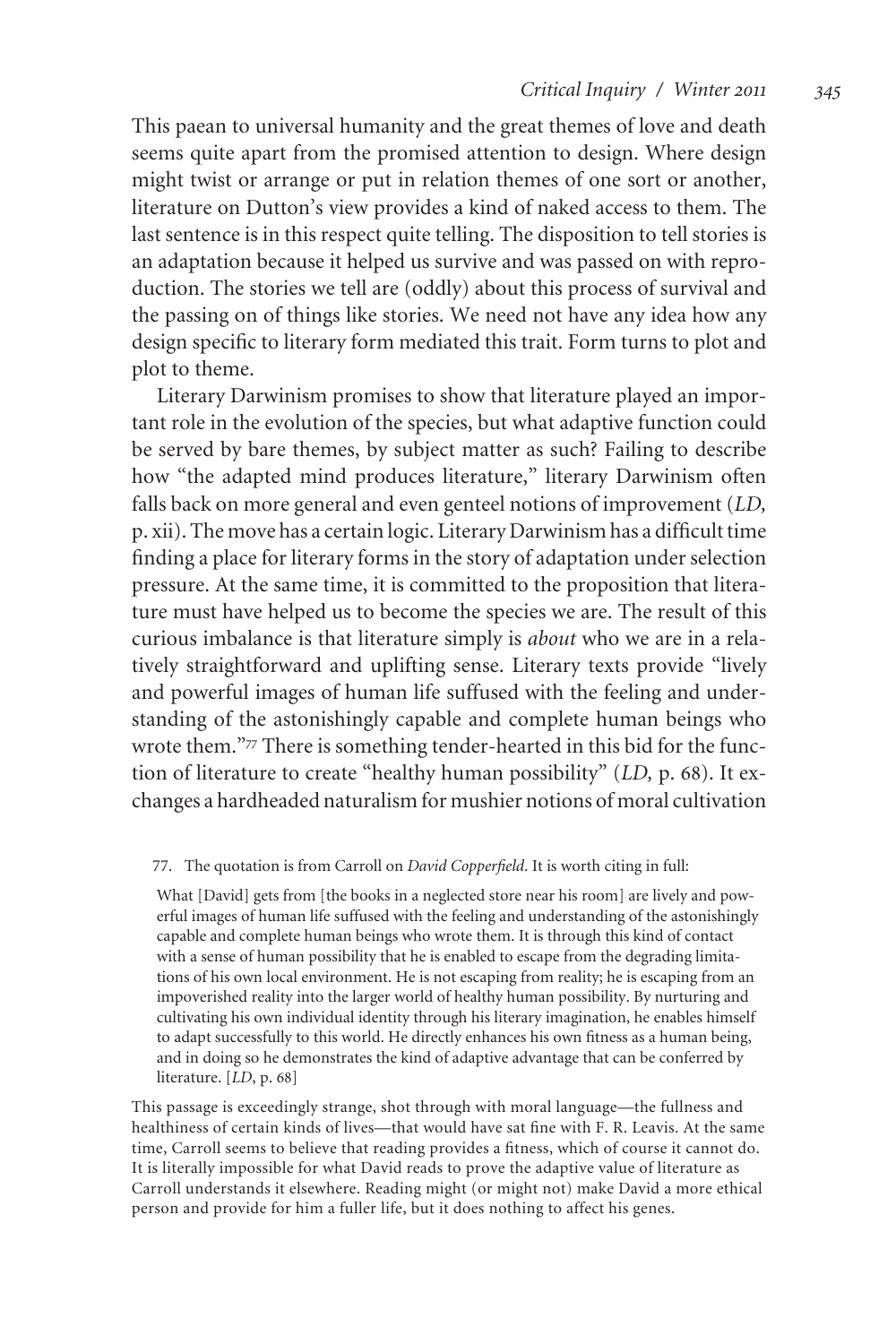and strikes an ethical note reminiscent of F. R. Leavis. But surely this is a most remarkable turn of events. Casting about for a function specific to literature, the friends of adaptation seem to settle for it making us better, more decent, or more complete human beings (see *LD,* p. 68). Yet valueladen ideas like complete humanity have no meaning in the terms of evolutionary or any other science and tell us very little about any cultural artifact. And this is precisely my point. With the turn to a kind of pabulum, Darwinian criticism seems not very scientific at all.

I began this essay by observing that literary Darwinism sides quite strongly with one strain in the science of mind. I think we now have some sense of why this is so. Evolutionary psychology provides a scientific rationale for seeing literature as the repository of timeless themes and for criticizing those scholars who fail to see how this is so. I want to conclude, however, by suggesting that the various impasses literary Darwinism reaches indicate more promising roads to take. Literary Darwinism is worth taking seriously not only because it has been so successful at marketing itself but also because it sharply poses the question of literary study's relation to the sciences of mind. Much turns on their combination of nativism and adaptation. Were the disposition to create or consume literature innate in the way argued by the literary Darwinists, it would be just as invariant across the species and across time as they maintain. But if the disposition is not innate in this way, it might simply emerge from other features of the mind in a way considerably more sensitive to environment and history. So much would seem to underwrite at least some of the more interesting work across cognitive science and literary studies in recent years.<sup>78</sup> You don't have to be a fan of the adaptive story about literature, in

78. I hasten to add, this is work done by other people. The present essay simply attempts to look over the shoulder at the literary Darwinists and other folks interested in bringing cognitive science in some relation to literary study. It is not a brief for the author's own work. The oldest foothold is for obvious enough reasons in narratology. Ann Banfield's influential *Unspeakable Sentences: Narration and Representation in the Language of Fiction* (Boston, 1982) was polemically Chomskyan and thus cognitive in the specific sense of the term at the time. More recent work in narratology has tracked closely the changing arguments in cognitive science, including the recent inroads made in the study of the brain, and the development of cognitive-neuroscience as a branch of the science of mind. See for example the work of David Herman, including "Storytelling and the Sciences of Mind: Cognitive Narratology, Discursive Psychology, and Narratives in Face-to-Face Interaction," *Narrative* 15, no. 3 (2007): 306 –34 and the essays in *Narrative Theory and the Cognitive Sciences,* ed. Herman (Stanford, Calif., 2003), as well as Alan Palmer, *Fictional Minds* (Lincoln, Nebr., 2004). For something of an overview of approaches reaching beyond narratology, see the essays collected in *Introduction to Cognitive Cultural Studies,* ed. Zunshine (Baltimore, 2010), and Alan Richardson, "Studies in Literature and Cognition: A Field Map (Introduction)," in *The Work of Fiction: Cognition, Culture, and Complexity,* ed. Richardson and Spolsky (Aldershot, 2004), pp. 1–29. See also individual studies by these three: Richardson, *British Romanticism and the Science of the Mind* (Cambridge, 2001) and the more recent and neuroscientifically inflected *The Neural Sublime: Cognitive Theories and Romantic*